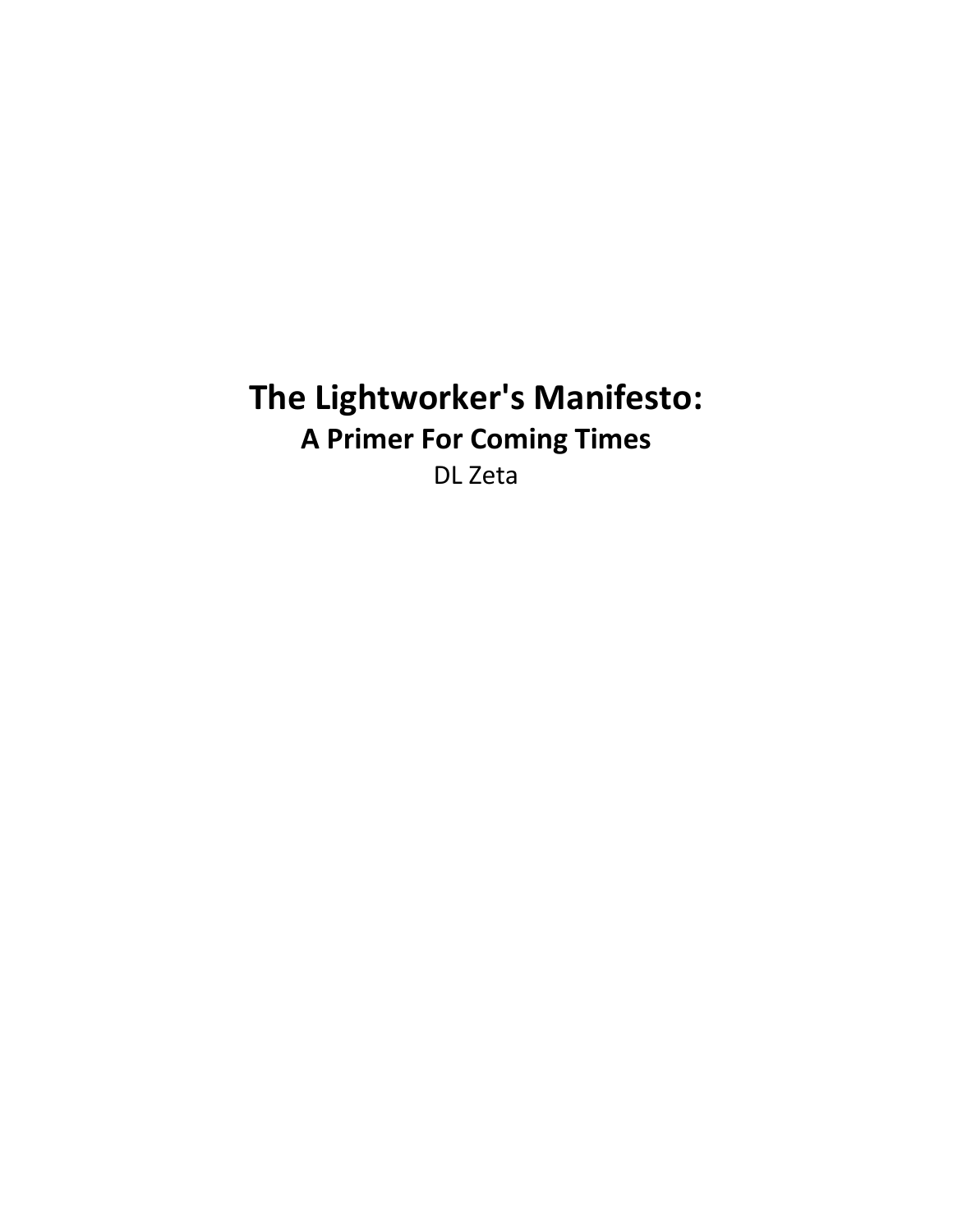Many of you have been deeply absorbed into your life school curriculum, expanding your understandings, awareness and beliefs. This is well and good and in accordance with your purpose here. It is now time to complete your formal training and turn your focus to realities set in motion by the energies of the new times rapidly unfolding on the Earth plane.

You can no longer afford to waste your energies, tossing your efforts like seeds to a careless wind. This is a time of great awakening and great transformation. It is time to bring a laser focus to your purpose of assisting mass numbers of souls in their process of awakening.

There are many who are opening their eyes and looking around them, awakening to their spiritual purpose and divinity. It is important to help bring these souls "online." They will stand beside you in coming times of shifting energies.

In this time of shifting energies, you will be asked to come into a higher place of discernment, focusing your energy in assisting those who are truly ready to dedicate themselves to the good of all. In order to dedicate oneself to the highest good, it is necessary to be willing to release suffering and judgment and place trust in one's highest vision. As you assist in the awakening of those who are ready to dedicate themselves to this time of awakening, you take steps on behalf of the Earth and all its kingdoms – plant, mineral, animal and human - all that exists here. Those who are not yet ready to take this step will be left to their own processes, not in judgment, but in a spirit of trust in the higher order of things and honoring each person's right to choose the path of their own becoming.

During transition times, confusion and chaos will swirl around you. To help you navigate through the fog, we offer some guidelines - 12 Points of Light for Light Workers:

One) Practice Self-Responsibility in All Things Two) Expand Your Beliefs to Take in More of Who You Are Three) Transform the Energies you Encounter Four) Practice Kindness and Compassion Five) Trust in Your Highest Vision Six) Practice Honesty, Clear Seeing & Discernment Seven) Release Resistance and Come into a Place of Surrender Eight) Allow Your Spiritual Purpose to Become Your Guiding Star Nine) Set the Intention to Work from the Perspective of Your Higher Self Ten) Honor and Work with Your Own Energy Eleven) Learn to Travel in Consciousness Twelve) Ask for and Open to Receive Spiritual Guidance

\*\*\*\*\*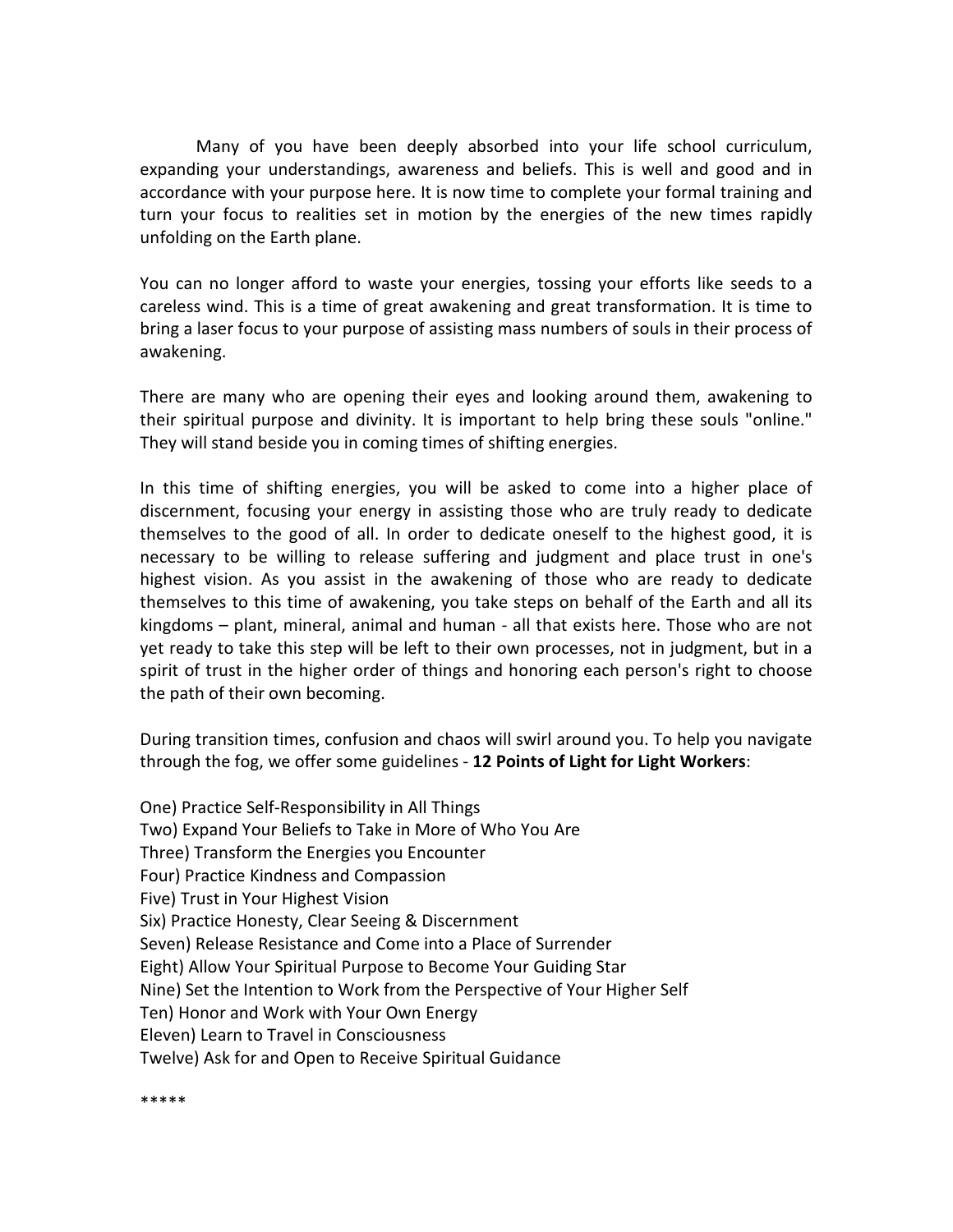#### One) Practice Self-Responsibility in All Things

The rapidly unfolding energies on the Earth plane are asking those who seek to heal and transform the world to step into a New Time. During this New Time, many on Earth will awaken and join your efforts to anchor heaven to Earth. Bringing your focus to this effort is important. You are being asked to come into a greater place of discernment in how you spend your time. You are being asked to become conscious creators. As creator of your reality, you step into a place of total self-responsibility.

 $\triangleright$  The First Point of Light is Self-Responsibility

The first point of light we will describe for you is a prerequisite for all the rest; that is, self-responsibility.

The foundation of all efforts to transform your world is self-responsibility. This is the most fundamental step in spiritual growth and awakening. While great steps have been taken in your present timeframe, limiting misunderstandings still linger among since re seekers. One main thread of limitation is the baggage of old ways and ideas. Encoded within these old ideas are limiting thoughtforms of lack, wishful thinking, and neediness. These thoughtforms run contrary to the idea of an unlimited, infinite self.

Even in the "New Age community", many still operate in a soup of codependence and misunderstanding about their role as creator of their own existence. There is still the lingering misconception that "others" call the shots. In these times to come there is no place for the illusion of victimhood. Each person must accept and own responsibility for their own reality - no exceptions.

Whatever change arrives in your world will be of your own doing. If you do not take the responsibility to create the changes you seek, they will not happen. Within the "new age movement" it is possible to believe that retreats, workshops, techniques, books and teachers will "fix," one's life. It is important to understand that none of these will be of any use without you. You are the one who takes the tools you receive and uses them on your own behalf. Techniques and workshops are resources you can utilize to transform your reality but left unused, they are little, if any, benefit. This is like leaning your shovel against the porch all the while longing for the holes to get dug in which to plant your spring flowers. The shovel cannot work by itself. You must be the one to use the shovel to dig the hole.

Intimate relationships are also affected by one's willingness to accept responsibility for their own reality. Many seek a "soulmate" in the hope that their life will become more peaceful and loving. The truth is that the arrival of a soulmate will bring exactly the same amount of love you have always had - with the exception that the soulmate will reflect to you (painfully in some cases) all the ways in which you love, and the ways in which you don't love. It is impossible for another to give you what you don't have within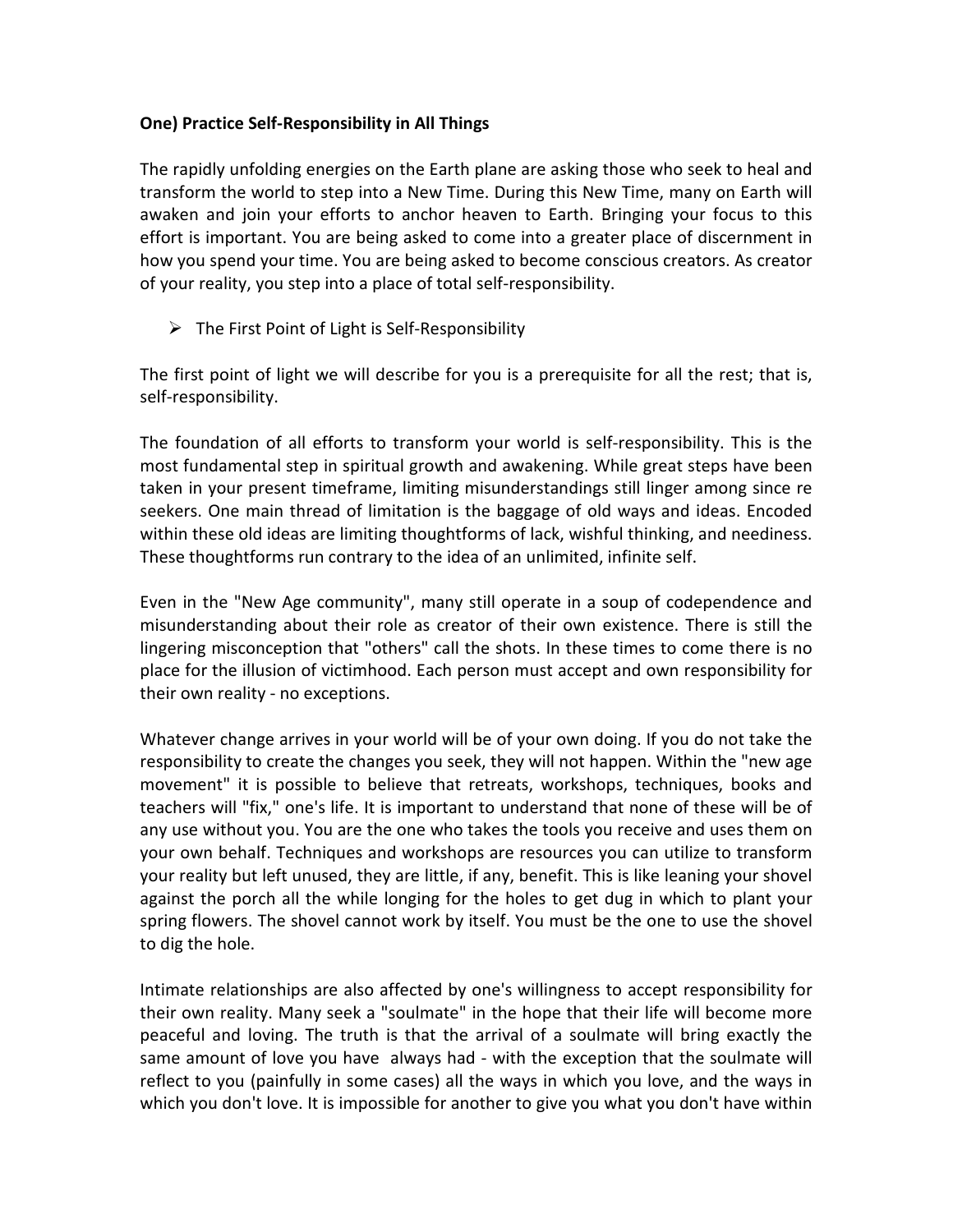yourself. Another can only reflect what you already have within your self.

As you head deeper into transition times, you will find some people calling upon you to save them from themselves. We will explain here why this is not possible and not in harmony with the higher good of all.

The `Outer Savior' Thoughtform

We will bring your attention to a thoughtform that permeates your world and serves as gatekeeper to higher consciousness. That is, the belief in an "outer savior". This thoughtform inserted into human consciousness effectively "dumbs down" humanity. While some may perceive this insert as a form of "conspiracy," this is ultimately not the case. It is intended as part of the scheme for Earth school curriculum that "veils" or "inserts" hold consciousness within a certain pattern until it chooses to step outside them.

You may look around you and see many variations of the outer savior thoughtform. It may seem at first glance that this thoughtform mostly applies to the category of religion. It is illusory to think that human existence can be compartmentalized. The religious belief in an outer savior translates itself into beliefs about relationships (others must save and rescue me from myself), beliefs about livelihood (something or someone must give me a break), health (doctors and others must heal me), stewardship of the Earth and all its creatures (someone must do something), spiritual connection (ministers and other "middleman" must define and facilitate my connection with spirit). The outer savior thoughtform, in fact, permeates every facet of a person's existence in much the same way that a virus infects a computer. When a person awakens and "sees through" the outer savior thoughtform, they by definition take the next step toward complete self-responsibility. That is, they understand, accept, embrace and practice the belief that they themselves (and no other), create every single aspect of their reality. Once a person comes into this place of total self-responsibility, they are empowered to begin creating what they truly desire.

 $\triangleright$  Discernment and Self-Responsibility

Understand, a person who has not yet come into complete self-responsibility will not be able to advance far beyond a basic level of consciousness. Self-responsibility is the key that turns the lock in the door that leads to high-vibrational consciousness.

If a person is demanding you "do it for them," or "fix" their reality, this is an indicator they have not come into a place of self-responsibility. As long as they choose to hold onto the outer savior belief, there is no person, organization, technique, method, or idea that can transform their life. Self-responsibility is the gatekeeper that bars those who hold the outer savior thoughtform from entering into higher consciousness. This gate was set up by design to assist human consciousness in its journey of becoming. You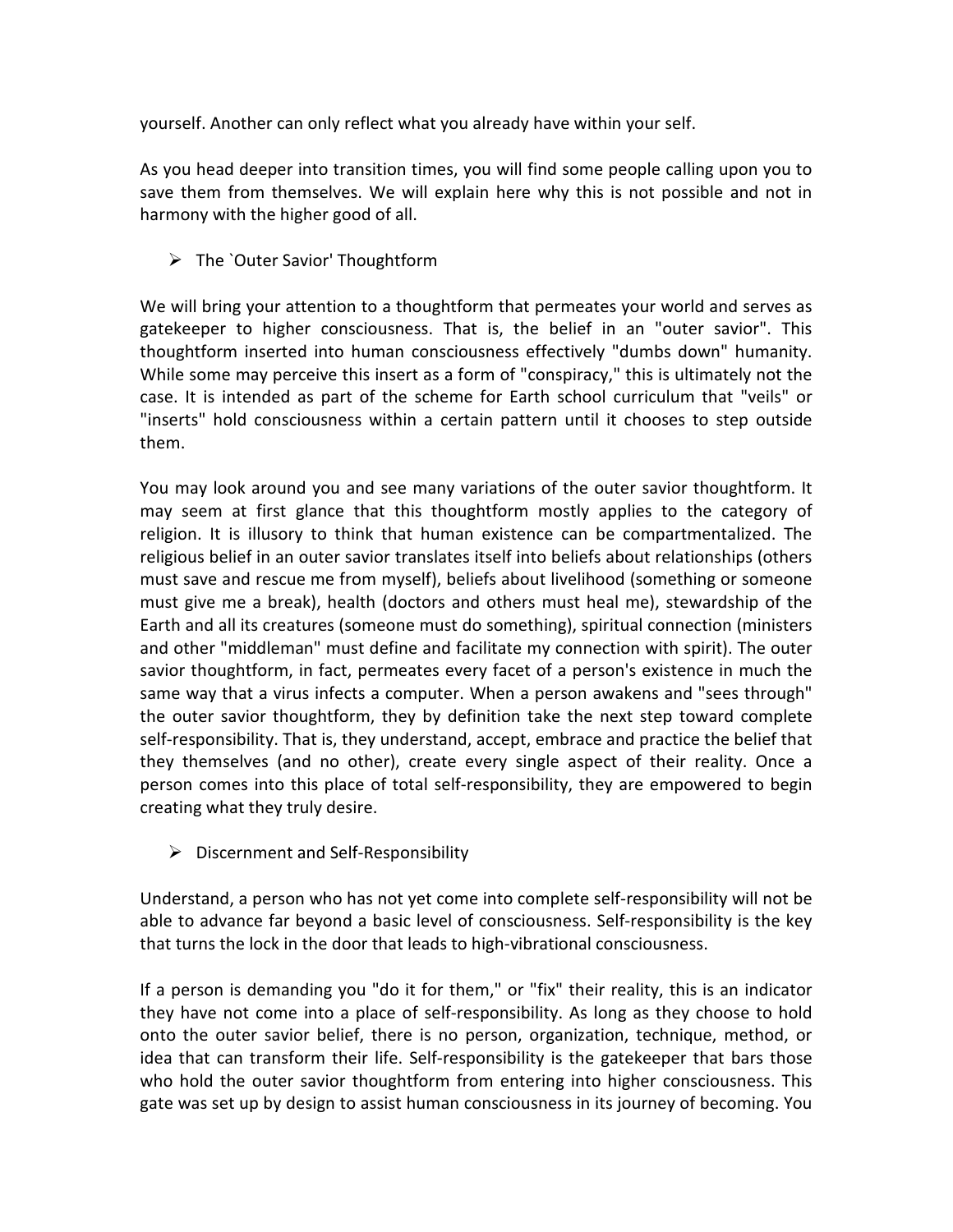as lightworkers are called upon to examine your own lives in terms of the outer savior thoughtform and gain awareness of how it works around you. You are asked to question if you are in any way still invested in the outer savior belief. Examine if there are ways in which you still hold blame toward others or hold others responsible for any aspect of your existence.

Once you have resolved this question within yourself, you are ready to make selfresponsibility the foundation of all your teachings and sharing with others. When you build your life on the foundation of self-responsibility, you open the door for many to come into their true power as the masterful creator of their own reality.

\*\*\*\*\*

#### Two) Expand Your Beliefs to Take in More of Who You Are

The second point of light we will describe for you is the next step to living as an infinite being: expanding your beliefs to take in more of who you are.

 $\triangleright$  Expanding Your Beliefs to Take in More of Who You Are

In this time of expanding light, it is natural that you will find your self expanding. This expansion includes your beliefs, your field of perception and your possibilities. Your beliefs outline the boundaries of your existence and create your future realities.

 $\triangleright$  Beyond Self-Responsibility

When you have accepted and come into harmony with the idea that you are the sole creator of your reality, you are now ready to examine the means by which you as creator and architect go about the business of manifesting your personal universe. This examination will take you on a journey within yourself. As you ask the question, "who is this aspect of me that goes about creating my world?", you will draw to you the answers. It is worth learning about your creator self and the beliefs and perceptions it uses to create your reality.

The sad truth is that many in your world never reach this step. They never bring their focus and attention to the "how" and the "who" of their creations, so they spend a great deal of time and effort dealing with the aftermath. The person who does not get to know their inner creator is little more than a hapless slave in their own world. It is a marvel that so many choose to be the props manager in the movie of their life rather than the star of the stage! It is by getting to know your inner creator and working with this self - yes, even nurturing, educating, and transforming this self, if necessary -- that you are able to take center stage in your own life.

Those who have experienced the awe-inspiring world of their dreams, particularly lucid dreams, have glimpsed those pure moments of insight when they know themselves in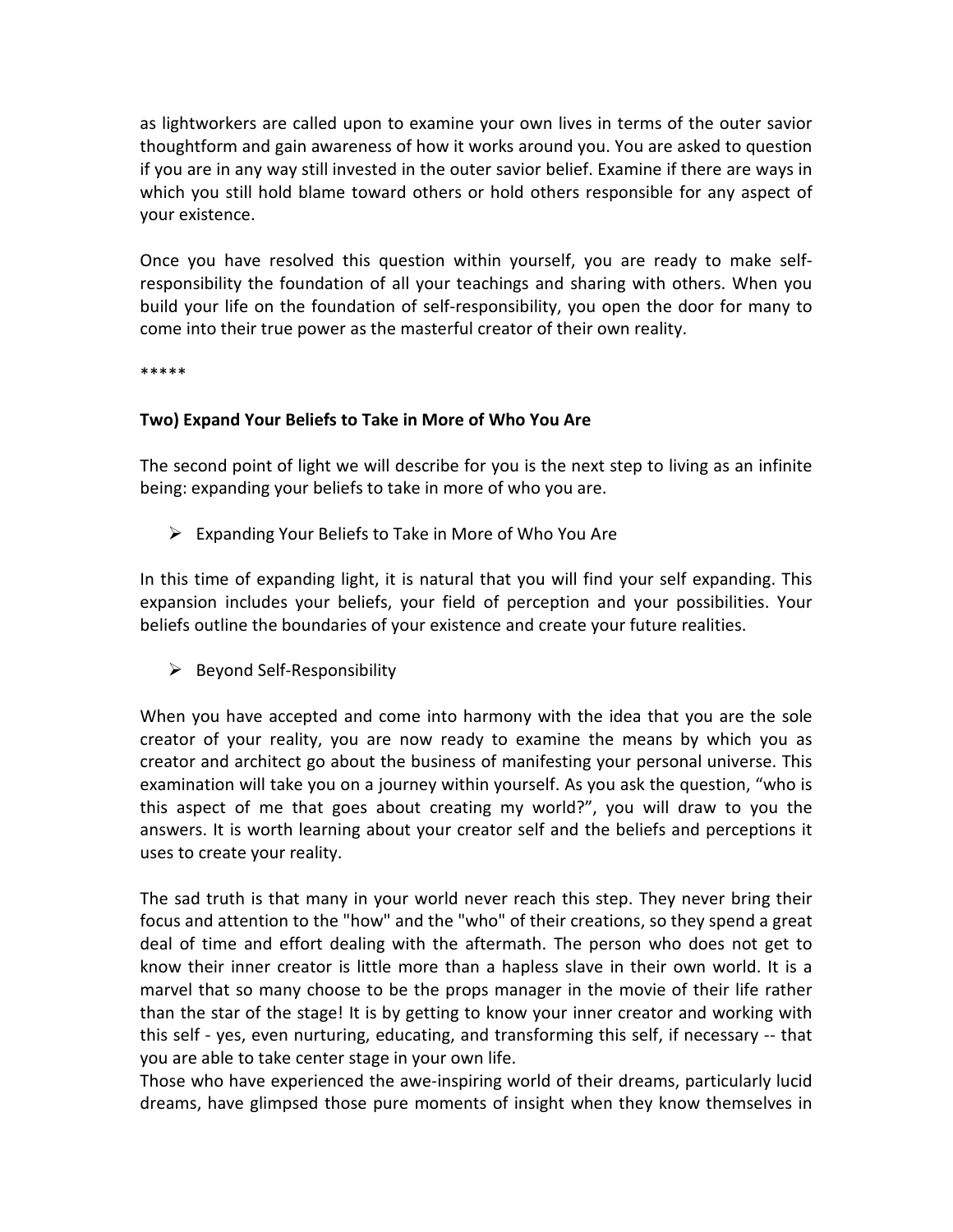several ways at once: 1) as the architect of the story they are moving through; 2) as the person experiencing the story they are moving through; and 3) as the person sensing, perceiving and anticipating the story they are about to move through. Even a brief second spent experiencing yourself as all of these at once can carry you light years ahead on your journey to understand the true nature of your being.

In your day-to-day life, you can choose to practice total self-responsibility as the sole creator of your reality. Beyond this, you can launch a journey of discovery to know all the aspects of your self that create this reality.

Understand your inner creator can only work with the tools it has at hand. If you hold limiting beliefs about who you are and what your field of possibilities are, these are the tools your creator will use. If you hold beliefs that you are an infinite being capable of tapping into the vast wealth, knowledge and resources of the universe, these are the tools your inner creator has to work with. Will you give your inner creator only a couple of tools or an entire warehouse of tools? Or, better yet, will you empower your inner creator to instantly manifest whatever is needed within the moment to create the highest and best that is possible?

If you choose to live a limitless, greatly expanded reality, you are only a few steps away from experiencing this reality. First, intend that this is your reality regardless of what was created in your past. Then begin to examine and observe everything you say and do for a period of time. This will help you discover what your beliefs are. Though you may think you know what your beliefs are, there may be old beliefs and pre-programmed scripts operating like wallpaper in the background of your life. By becoming a detective of your life, you are able to bring awareness to the tools with which you create your reality.

Once you have this awareness, then you can determine what beliefs you choose to release and what beliefs you choose to hold around your reality. When you reach this stage, it is helpful to hold in mind the reality you seek to create and who you wish to become. With this in mind, it is easier to see what beliefs you would need to hold to create that reality.

Be kind to yourself. It can take time to make sweeping changes in your beliefs. You will be amazed at how tiny changes at this molecular level of self will yield large results compared to the large amount of energy that must be spent trying to reconfigure your reality once it is already manifested.

You are a vast, limitless being. As you expand your believes to take in more of who you are, you will begin to create a reality that is beyond what you have dreamt of. As you come into the vast inheritance of abundance and understanding that is inherently who you are, you are able to bless others with the natural gifts of your being.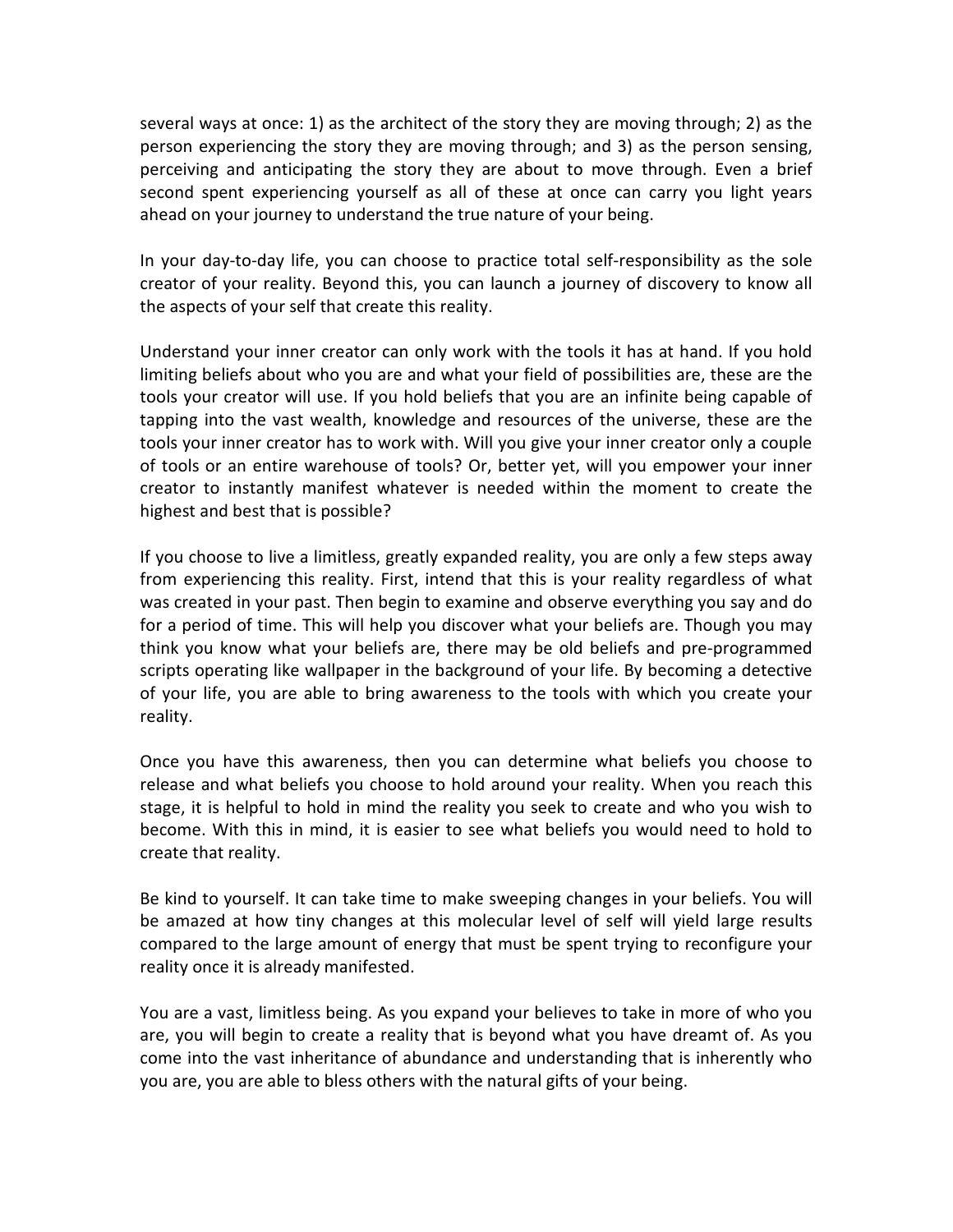\*\*\*\*\*

#### Three) Transform the Energies you Encounter

The third point of light we describe today will help you arrive in a place of greater spiritual freedom: transforming the energies you encounter.

 $\triangleright$  Transforming the Energies You Encounter

There will be times when you encounter what feels like low-vibrational energies. These generally center around negative emotions, though they may also take the form of actions that harm other living things, or behaviors purely derived from ego-based intentions.

Many of you have developed an instinctive avoidance when confronted with what you perceive as "toxic" and low-vibrational energies. There are times in your growth and development when avoidance is the best option you can choose. For instance, it may be better to steer in the other direction than allow your energy to be in enveloped in needless confrontation.

There will, however, come a time when you will find it beneficial and necessary to be able to walk through the world, moving through a variety of energetic patterns without allowing your self to become pulled into patterns you do not choose. This is the path to spiritual freedom, to exist in the world without becoming enslaved by it. Spiritual freedom allows you to remain centered in love and peace no matter what is happening around you. Only those who are free in their hearts can shine a bright enough light on the path ahead to guide those in bondage to freedom. We will offer here some ways in which you are able to move through any situation and maintain a high-vibrational perspective.

 $\triangleright$  Becoming Transparent to Energy

Many lightworkers have chosen to withdraw from energies they feel are negative and detracting from their own energy. Sadly, this results in a life of isolation for those who find it difficult coping with the diverse energies they encounter in the world.

Just as you have come to accept and love the many aspects of your self, you can choose to come into a place of acceptance and appreciation of all the energies, thoughts and feelings swirling around you. This acceptance and appreciation will help you become transparent to these energies, which will allow you to stay calm and centered in your own energy while experiencing the energies of those around you. Becoming transparent may take time and practice for some, but it is well worth making the effort to learn transparency.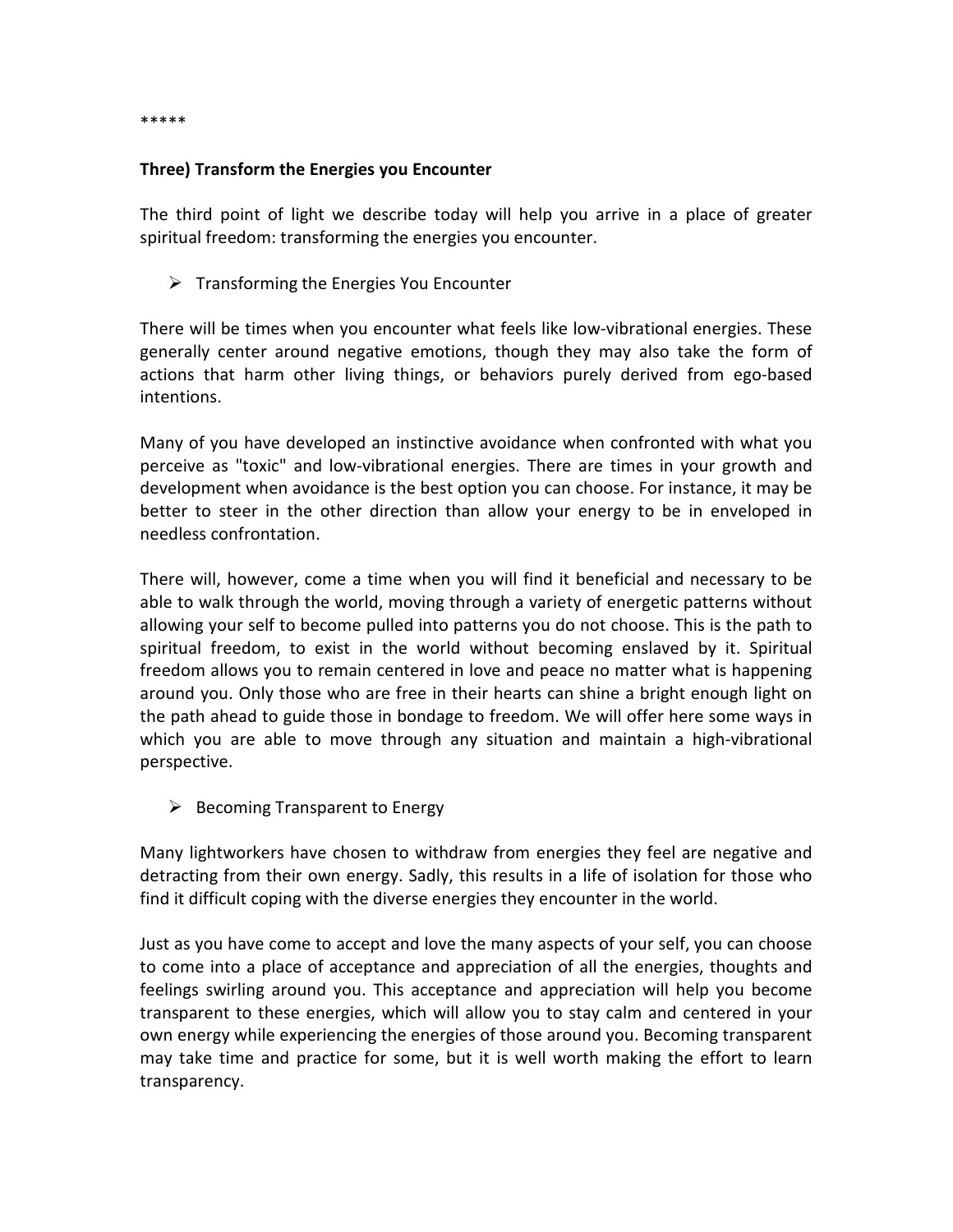Remember, you have chosen to incarnate on the Earth with its many diverse energies. The ultimate goal of any incarnate being is to anchor heaven on earth, therefore becoming their higher self in all situations and encounters.

Becoming transparent requires that you refrain from judging the aspects of a person's behavior with which you don't resonate. In every moment, you can choose to find "harmonizing points" with a person's behavior and essence. Harmonizing points are those traits and behaviors you share in common.

If someone is angry or threatening you, you can see through their behavior to the small child self at the root of such actions. Refrain from jumping into the sand box with this child and acting out an angry exchange. You can choose to merge with your higher self and radiate peace and love, allowing any angry energies to flow right through you. In this way, you pass through life without bringing negative energy into your reality.

 $\triangleright$  Transforming Negative Energies

Once you have learned to become transparent to energies, you may choose to take a further step of transforming negative energies. It is easier to transform energies when you understand the inner workings of energetic patterns. When you encounter a pattern you recognize or experience as "negative," "angry," or "toxic," you can allow yourself to be pulled into it by judging it, fearing it, or aligning with it. Most people have some degree of anger, for example, even if it is forgotten anger from the past that is difficult to access in the present. When one encounters the energetic pattern of anger, any unresolved anger that is within them may be triggered and brought to the surface. They suddenly find themselves feeling angry without knowing why.

This is a gift because it offers an opportunity to bring this emotion into reach of conscious awareness. The key is to recognize that this is happening "within the moment," and bring your own anger into a place of love and acceptance. In loving the emotion, you love the situations from your past that created in you the emotion of anger, understanding these situations were created to help you grow. By holding your anger in a high-vibrational place of love and acceptance, you are able to see how every situation in your life has helped you to grow and evolve spiritually.

From this place of gratitude, you heal the energies within yourself that drew to you the original events where you experienced anger. These events are often difficult to access because they initially occur in childhood or other times in your life when you were vulnerable to the events and actions around you. You do not have to remember each circumstance where you experienced the emotion of anger in order to heal and release it. It is, however, necessary to be able to connect with the emotion in order to heal it.

Each time you encounter low-vibrational energetic patterns, you can choose to gain awareness of any resonant energies within your self and use this as a tool for healing. As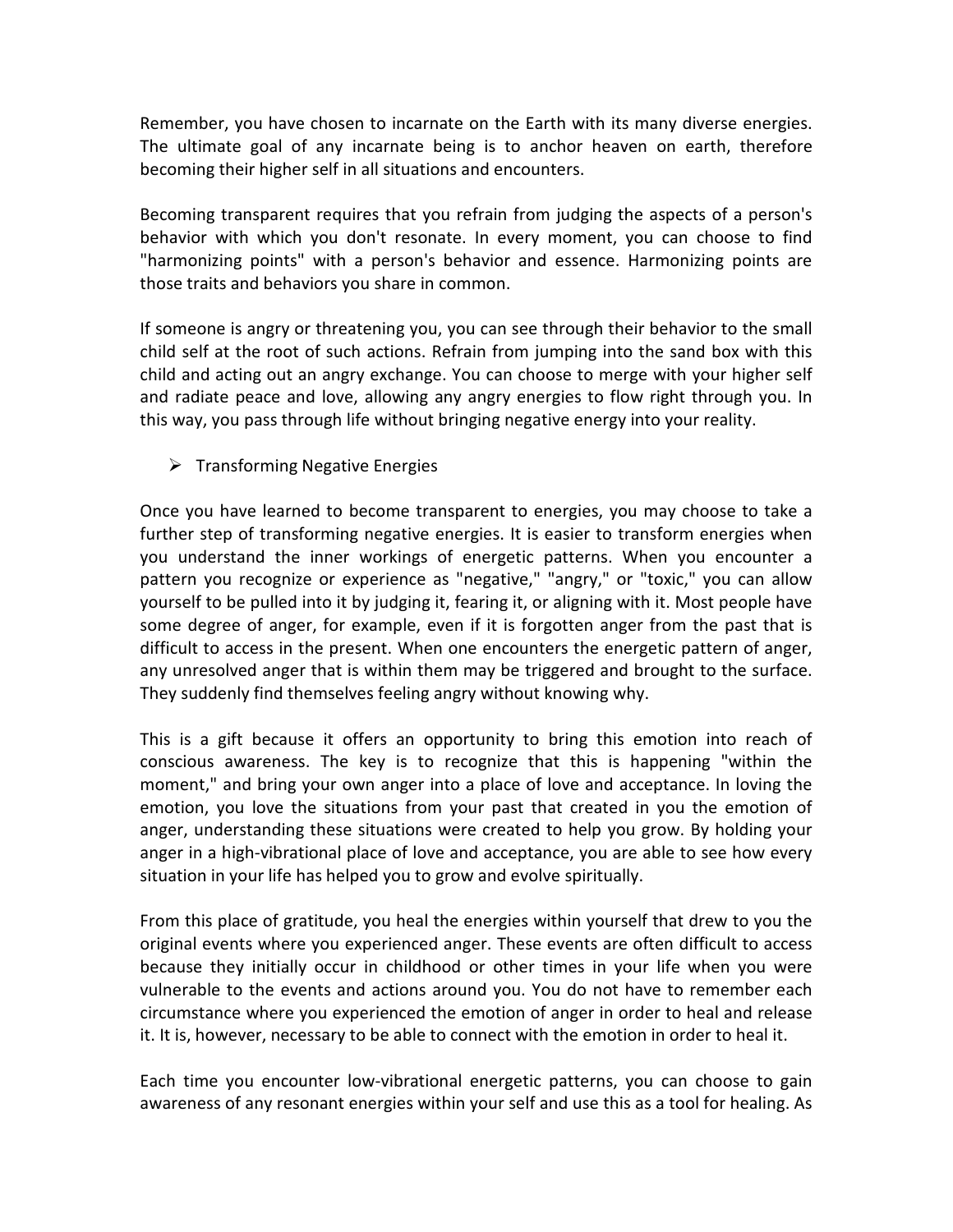you heal these energies within your self, you create energetic pathways for others to also heal and release these energies. In this way, you are able to move through any situation, finding within it kernels of love and gratitude.

 $\triangleright$  Every Person is Creating the Experiences they Need

It is important to release judgment of those who are presently caught up in negative emotions or behaviors. Each person incarnated on the Earth is creating the experiences they need to learn and grow at this moment. Throughout your own arc of lifetimes, you have created experiences at every point along the spectrum of life experience so you could learn and grow.

Many older souls are now experiencing mastery lifetimes where they have moved through and completed a wide variety of Earth school experiences. The final phase of this learning is to stand in a high place and look out over all that you have been, all that you have experienced, and all that you have witnessed with non-judgment and understanding. As you weave together the vast tapestry of your own becoming, you help reinforce the bridge connecting heaven and earth. Others will travel over this bridge and in time it will become a superhighway of oneness and connection.

\*\*\*\*\*

# Four) Practice Kindness and Compassion

The fourth point of light we describe today will help you arrive in a place of clarity around assisting others: practicing kindness and compassion.

 $\triangleright$  Practicing Kindness and Compassion

On any given day, you can look around you and observe situations that are devoid of kindness and compassion. There are many in your world who have had little experience in the realm of kindness and compassion, and they are unable to give what they don't believe they have.

It is important to keep in mind that this "lack" of kindness and compassion exists at the conscious, personality level as a learned belief and does not exist at the soul level. Understanding that a person's soul contains the wealth and abundance of the universe is the key to your own practice of kindness and compassion on the Earth plane.

As a lightworker, you share your existence with others who understand kindness and compassion. This is according to the Law of Attraction; you draw to you others who share your energetic vibration. There may be others who "show up" in your life who don't share these understandings. In some cases, these individuals have little experience with kindness and compassion.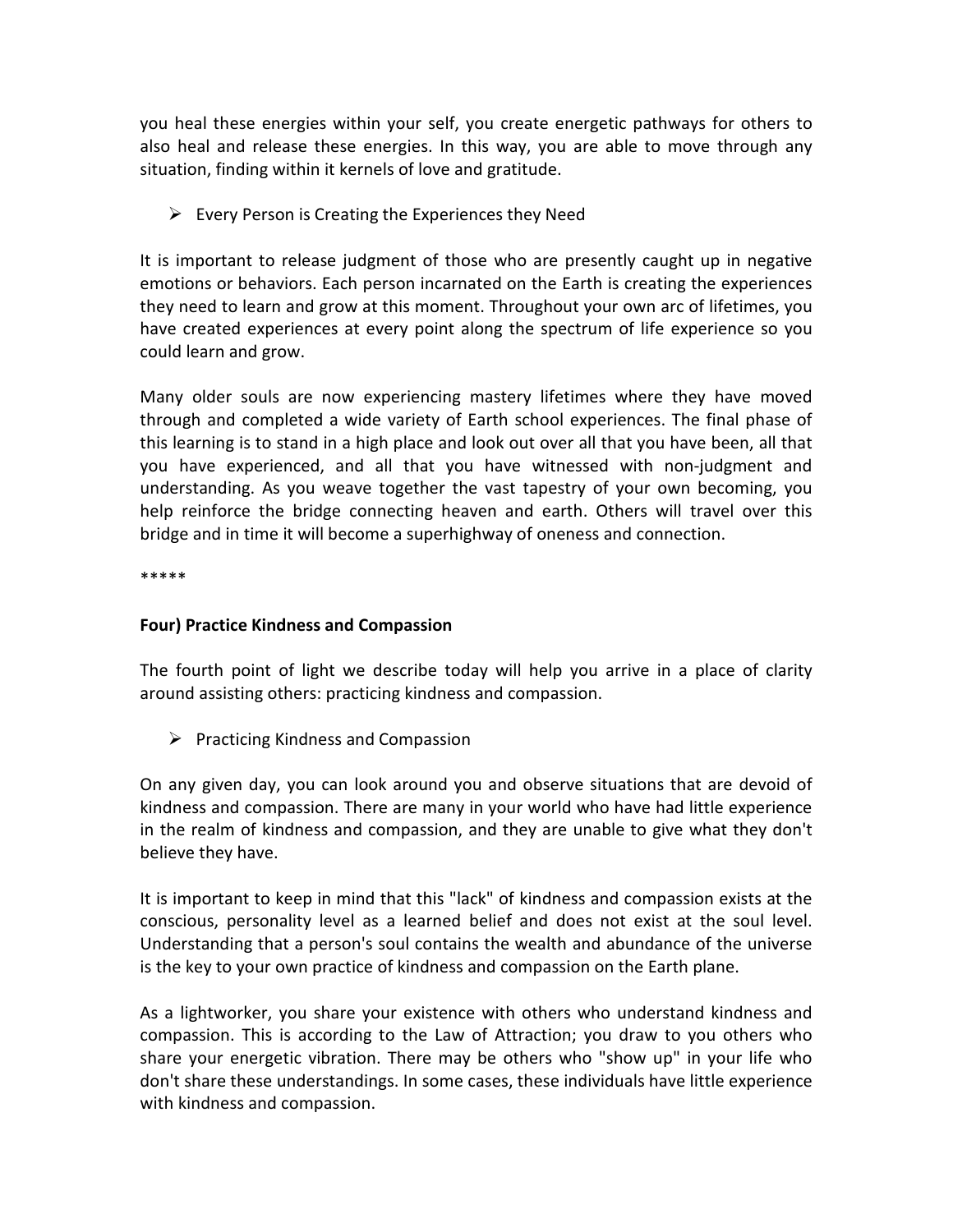A person who is a stranger to kindness and compassion may exist in a state of negativity and resentment. They may feel the universe is "against them," or believe that there is something "wrong" with them that they should exist in such adverse circumstances. Others may simply be angry, resentful and distrustful because they have never experienced the gentle light of kindness.

You may find yourself asking why you would attract such negative energies into your life. Sometimes it will happen that the Law of Attraction brings to you someone who is able to access a needed vibration by coming into contact with you.

In this case, you have walked a path across your arc of lifetimes where you have also experienced a lack of kindness and compassion. In the course of your journey, you learned that kindness begins within - in the way you treat your self - and is then extended outward to all living things. Others who are seeking to gain this understanding will be drawn to you because you have walked a similar path and have come into the understanding they need to move forward on their path.

 $\triangleright$  The True Nature of Kindness and Compassion

As you assist others, it becomes important to know what is appropriate and what is not by way of assistance. You may at times find yourself wondering about the true nature of kindness and compassion. One of the underpinnings of true kindness is respect. When you see a person who has created circumstances for their higher learning, respect their creation. Too often there is a misunderstanding that one must always "alleviate" the suffering of another. You may temporarily alleviate another's situation, but you cannot give them the understanding they are seeking by creating the situation in the first place. They will simply have to create another situation of similar essence to try and gain the understanding they are seeking.

All scenarios created in a person's life are attempts to gain needed understandings. You might ask why a person would choose to create a serious illness or a circumstance of poverty. Understand this is not the person's conscious mind saying, "I think today I will create a devastating accident." It is all prearranged at the soul level to bring about understandings needed at the time. When the next step on the spiritual path, for example, is to understand every facet of poverty so one can learn to master abundance, a soul might create and develop a plan to experience poverty. In this way, when the understanding is gained and true abundance is experienced, the person on some level understands every facet of the journey of abundance, including poverty. A person who has completed the understanding of abundance does not judge those who are experiencing poverty. They recognize that these individuals are following a path set forth by their soul to gain needed understandings. It is from this higher perspective that a person sees what is appropriate in the way of assistance and what is not.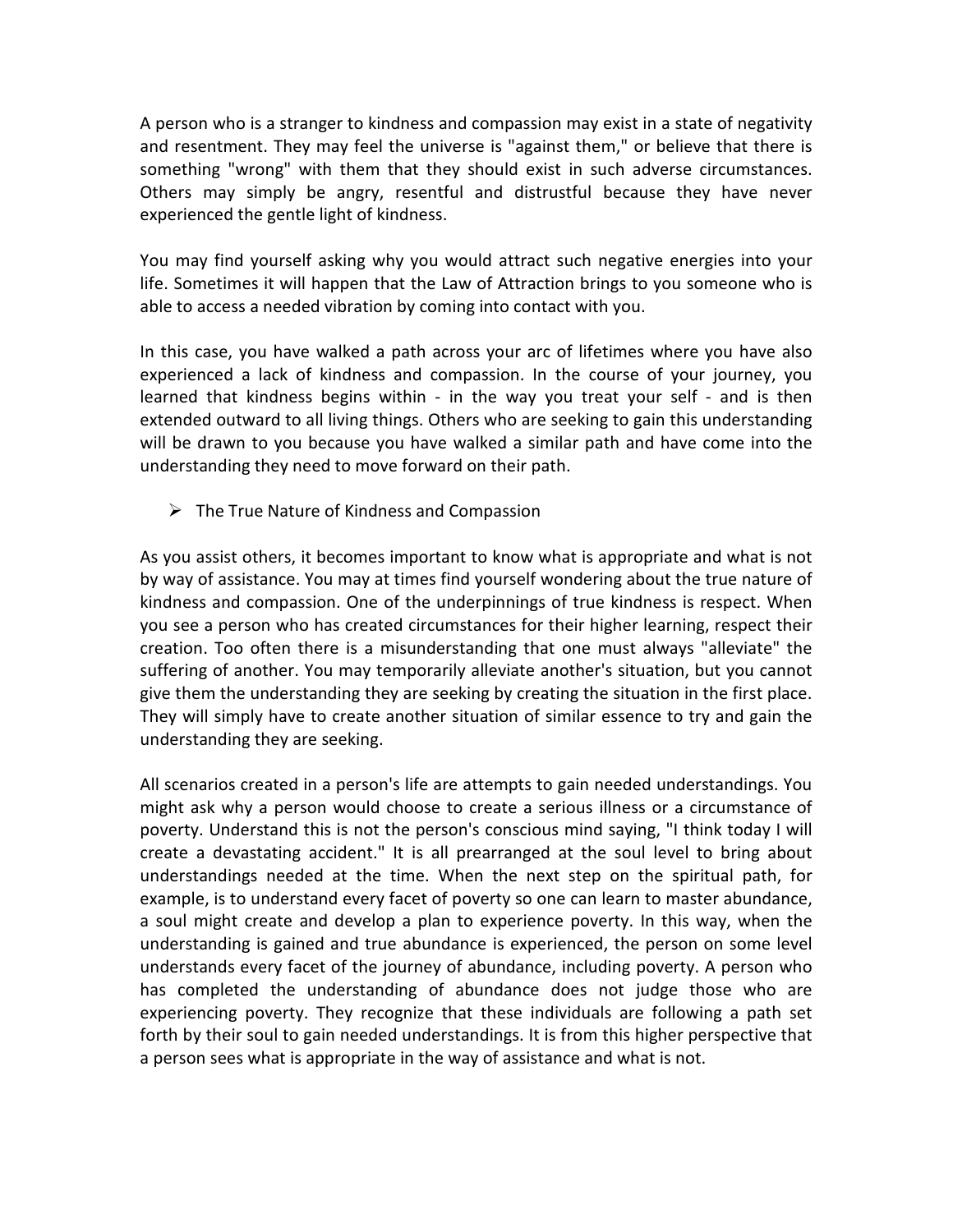For instance, assistance might be offered by establishing opportunities in the way of scholarships whereby a person living in poverty has the opportunity to believe in themselves and take the next step on their spiritual path. Simply giving a person money may do more to hinder their spiritual progress than help because it reinforces the illusory perspective that the person is unable to transform their reality. So you see, the first type of assistance says, "I believe in your ability to transform yourself" while the second says, "I do not believe you can transform yourself."

True kindness is based in respect of a person's spiritual path and clear-seeing in terms of what they are attempting to create. It is always important to examine your own motives and to act from the perspective of assisting a person's higher good.

 $\triangleright$  "Rescuing" is Based in Guilt-Based Motives

Too often, lightworkers equate kindness with "saving" or "rescuing" another. This comes from unresolved emotional energy based in guilt and misunderstanding. We refer you to the first point of light: self responsibility. There have been times in your life when others have asked you to "save" them from themselves. You may have tried very hard to fulfill this request without creating the "rescue" that was requested. It is never possible to save another from themselves, but you did not understand this at the time, so you experienced "guilt" that you let the other person down.

Now, when someone asks to be "rescued," the guilt of all past "failed rescues" is triggered and you once again set out to "save" another. When you feel your self about to set out on a rescue mission, examine your feelings to see if you are operating from a place of guilt within your self. When you operate from a place of guilt, your efforts are always about you rather than the person you are attempting to "rescue."

When you have resolved your own feelings about assisting others, you are able to clearly see the person standing before you, the understandings they are trying to create, and what, if anything, you can say or do that will assist them in gaining the understanding their soul is seeking.

 $\triangleright$  Connecting with a Soul in Consciousness

Being a lightworker does not mean you are required to allow your self to be subjected to negativity and abuse. Oftentimes those who ask to be rescued are in a desperate condition due to a longstanding history of negativity and sabotaging beliefs. Such people may, at the personality level, be very angry and resentful. In your daily practice of kindness and compassion, you may observe such a person, "seeing" where they are without judgment. You may choose not to interact with their conscious personality. You may instead choose to interact with the person at the soul level, speaking in consciousness with their soul, which exists in an expanded place beyond any difficulties being created at the level of the conscious mind.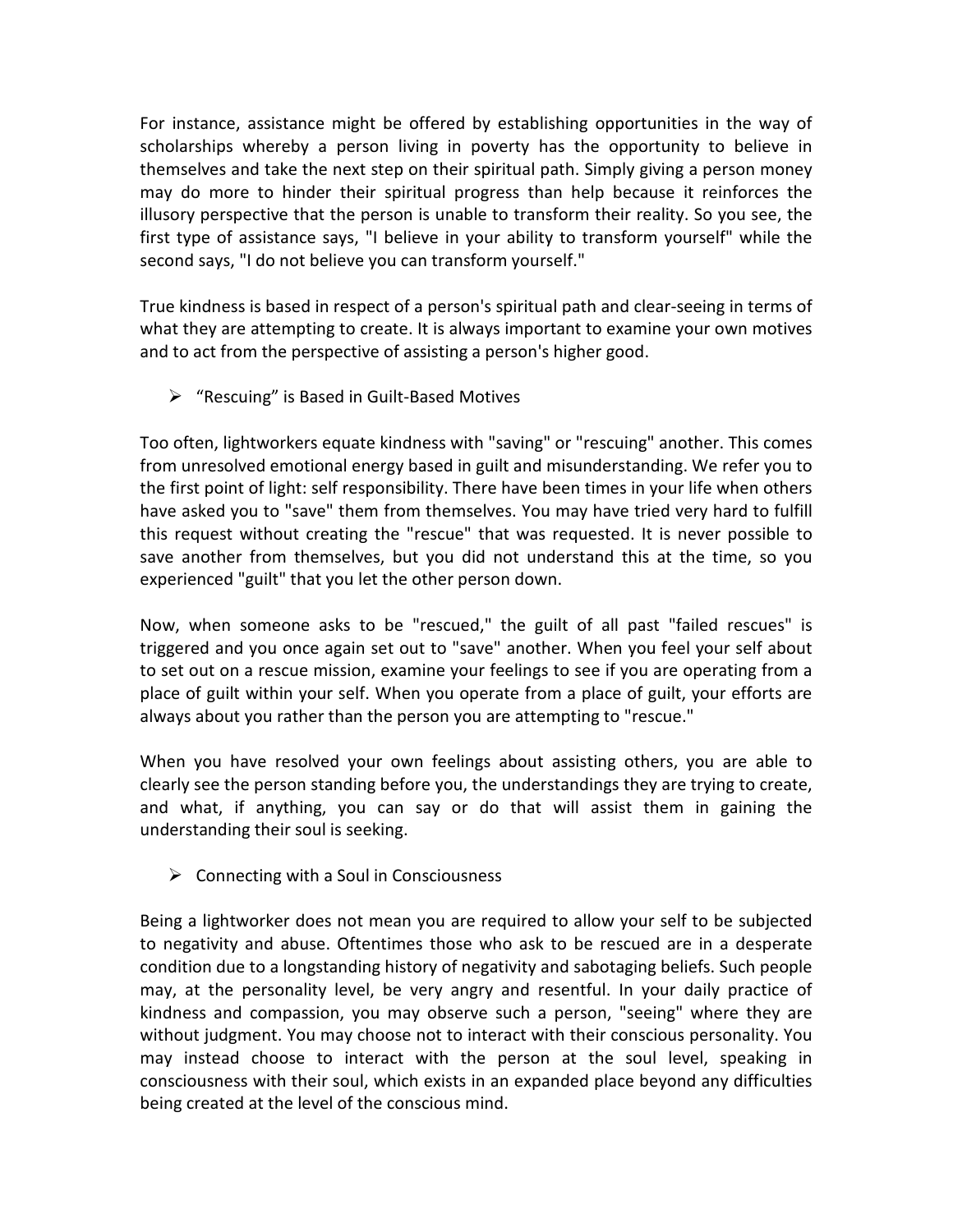In order to connect with a soul in consciousness, you can enter into a light, trancelike state and travel into your subconscious mind. Once you are in the realm of the subconscious, you are able to connect with others at the soul level. There is no separation between subconscious minds. From this place, you can speak with a person's soul and higher self, asking why the conscious personality is choosing to experience suffering and emotional pain. A person's soul will show you the understandings that are being sought and what actions, if any, are appropriate on your part. Often, a person's highest good is best served by sending them love and compassion at the soul level. This loving kindness and support assists a person's soul in becoming a stronger guiding presence on the Earth plane.

 $\triangleright$  Compassion and Unconditional Love

It is always appropriate to experience compassion for others. Compassion is seeing clearly what a person is experiencing, trusting that this experience is helping them progress on their spiritual path, and loving them from a place of unconditional nonjudgment and understanding.

While a person experiencing struggle has on some level chosen to undertake this challenge so they can progress on their spiritual path, you can feel compassion for their "self" that must experience this struggle. At the same time, you can rejoice for the "self" that will someday experience the great step forward that this understanding will bring.

It is in this way that true kindness and compassion honors a person's spiritual path, trusting that every creation is designed to carry them to the next phase of their own becoming. True kindness and compassion involves acting from this place of honoring and trust, and from clear-seeing, unconditional love and right action.

\*\*\*\*\*

# Five) Trust in Your Highest Vision

The fifth point of light we describe today calls for you to examine your beliefs and consciously choose those that are aligned with your spiritual purpose. The fifth point of light is trusting in your highest vision.

 $\triangleright$  Trusting in Your Highest Vision

There are many times in your life when pictures come into your mind of steps you can take that would bring you to a place of greater joy and fulfillment. When such visions appear, your heart beats quicker. You experience a great desire to follow this vision. You may follow this new picture for a time, until you feel a tug as if you have come to the end of an invisible leash. Beyond this point, you can move no further. The leash that keeps you from following your highest vision is your perceived limitations. In other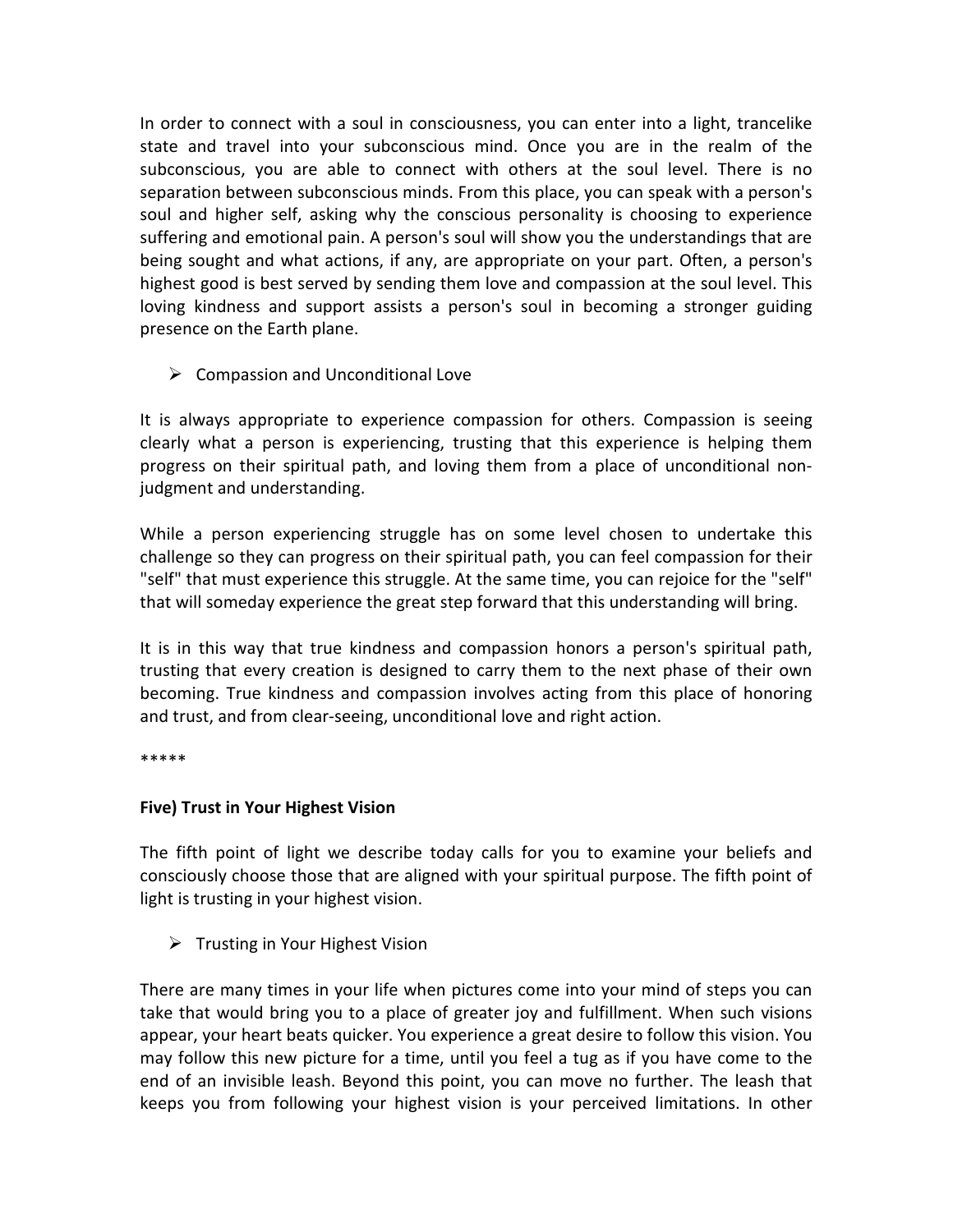words, your beliefs about what is possible for you and what is not. Beliefs about your possibilities can cause you to doubt your highest visions. Since you do not believe you can scale the heights of these visions, you think they must be "wrong," "just fantasies," or "pipe dreams."

In fact, the opposite is true. Your highest visions are designed to lead you toward your deepest desires. These are the desires of your soul that help you fulfill your purpose for this lifetime. In order to truly progress past perceived limitations, you must address the beliefs that operate behind them.

 $\triangleright$  Discovering Your Core Beliefs

To discover your core beliefs, look at what is manifesting in your life. If you see similar threads occurring in your career, your health, and your relationships, you can begin to question what beliefs you hold that are creating these circumstances.

If, for example, you find your self stuck year after year in a job you no longer enjoy, if you find you remain in relationships that do not honor you, if you find your health declining, if you have a way of neglecting your physical well-being, you likely hold core beliefs that you do not deserve better - that you do not deserve to have what you want or to move toward your highest vision. In short, you don't believe you are worthy.

These types of beliefs are usually created early in life when stressful or traumatic events occur and are misinterpreted by your younger self that doesn't yet have the ability to understand what is happening. It may be that adults in your life were caught up in their own abstractions and unable to be present with your child self. As a child, you may have interpreted this to mean you were not worthy of your parents' attention. This is just one of many common scenarios that can create the core belief, "I am not worthy". Another scenario involves instances where a child suffers a traumatic accident or illness, then begins to feel the accident/illness is a judgment against them, that God is punishing them for being "bad". In cases of divorce, the child may believe that they have somehow caused their parents to break apart. Since they are the cause of so much suffering and upset, they develop a belief that they are bad and therefore unworthy of love. We can tell you that your world is filled with adult "children" struggling with core beliefs that invalidate their basic worth. In order to end this struggle and move toward one's highest vision, it is necessary to gain awareness of such core beliefs and transform them.

 $\triangleright$  Transforming Core Beliefs

Once you recognize a core belief that is undermining your efforts to progress on your path, you can begin to gain awareness around this belief. Ask your self what realities you would choose for your future and what beliefs you would need to hold to align with those realities. Open to receive visions of this future from your higher self. Accept that these visions are real and true for you, even if you don't know within the moment how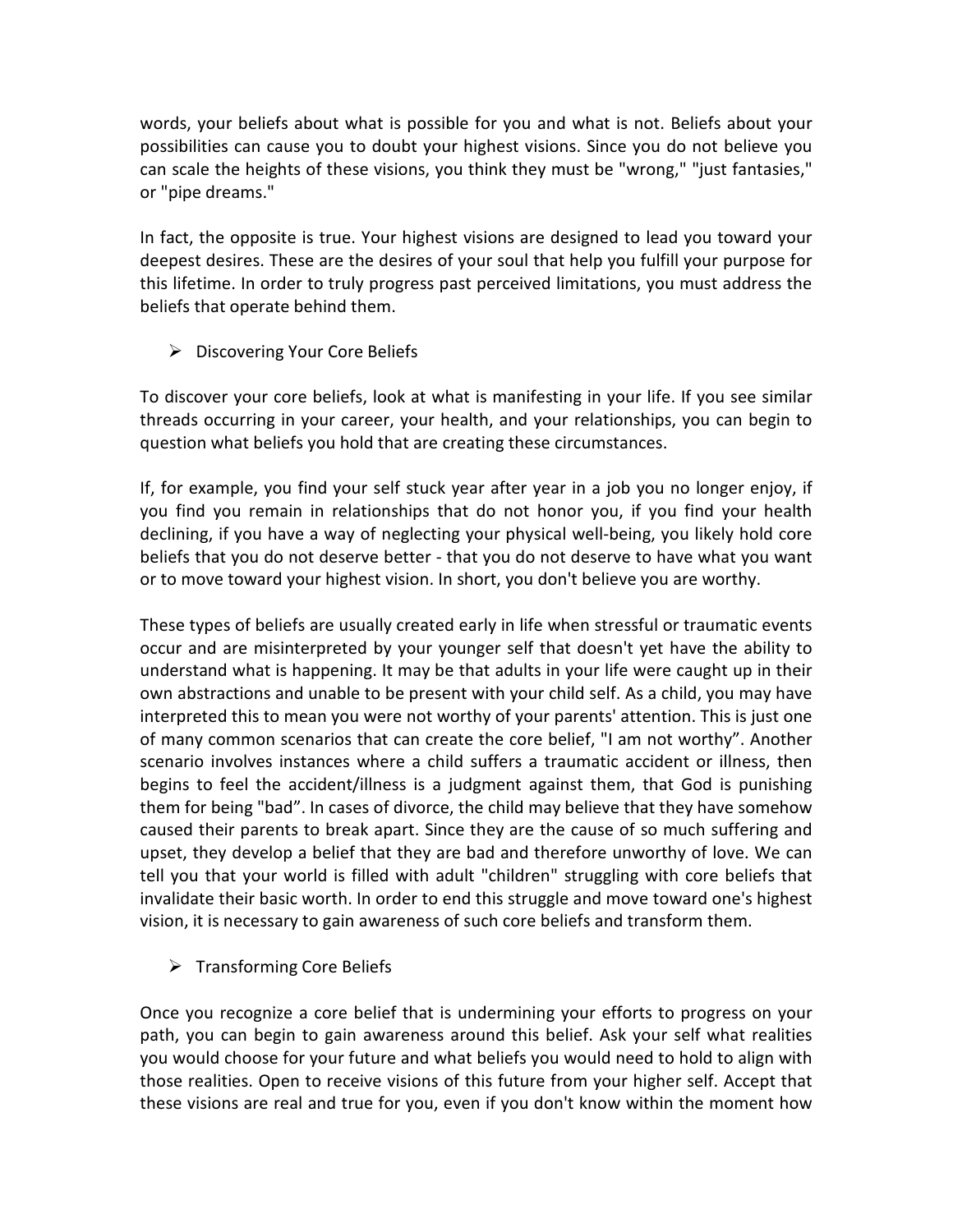they will become your reality. As you trust in the visions you receive, the universe will bring you the information, guidance and resources you need to bring them into your reality.

Once you have the vision for your future, hold it side-by-side with the belief you wish to transform. If the old belief is "I am not worthy," you might wish to replace it with a new belief that goes something like this: "I am an infinite being worthy of all the universe has to offer". As you begin to act, think and feel from the perspective of this new belief, you will receive information and guidance that will make this belief more and more real in your physical world.

 $\triangleright$  Inner Vision vs. the Material World

Your highest visions will always come from within. You will never find them in the material world. What you see around you are the creations of the past. Your spirit is always moving toward new experiences and understandings. It never seeks stagnancy or remaining trapped in the past. Sometimes it happens in your world that a person looks at their surroundings -- basically, the creations of the past -- and adopts this as a vision for their future. It is a misunderstanding to believe that what you are experiencing now (creations of the past) are the blueprint for your future.

This misunderstanding is a common one that occurs when a person mistakenly believes that what they see in their surroundings is more real than their inner vision. This cuts a person off from new and exciting possibilities. It effectively enslaves them because they have only what they see in their physical world from which to draw in creating their future realities.

Your highest vision comes from your soul and your spiritual guidance. When you energize the realities your spirit brings you, you create your future from within, rather than the stagnant energy of what has been. By trusting in your highest vision, you are always energizing what is new and fresh and aligned with your spiritual purpose. This is in stark contrast to what happens when you limit your self by looking to physical reality to see what is possible in your future.

 $\triangleright$  A Note about Quantum Change

One reason many people resist moving toward their highest vision is that on some level they know this will bring about great change in their life. When you change a core belief of "I am not worthy" to "I am worthy," this has the effect of changing many secondary beliefs, thoughts, emotions, attitudes and ultimately, one's actions. In effect, this creates quantum change that results in an overall identity change. When you change your identity, you change your vibration. This de-magnetizes many situations and people in your life. You may not be drawn to the same places, people, and circumstances you once were.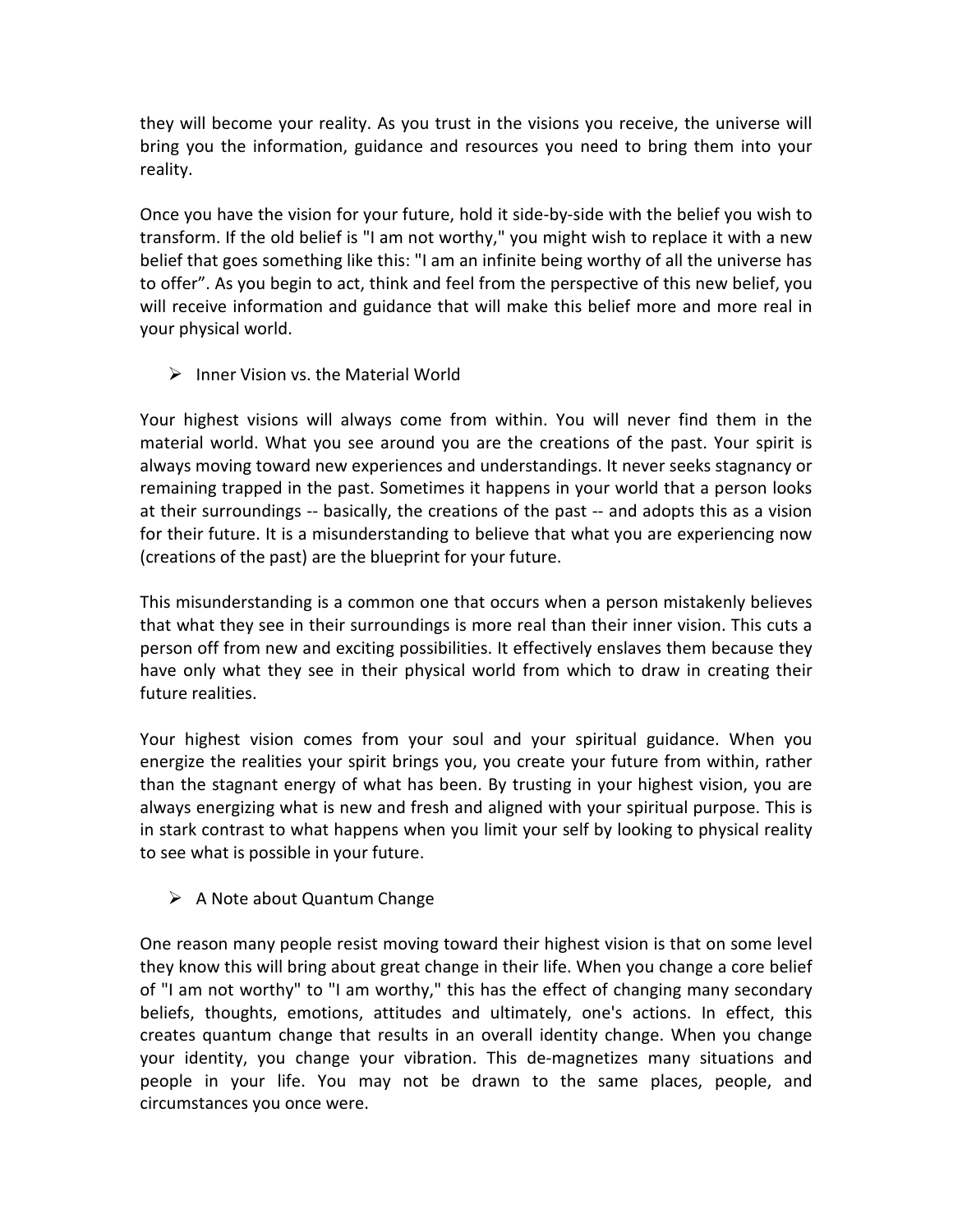New people and circumstances will turn up in your life based on your new vibration. Your life will rearrange itself to reflect the changes that have taken place. This prospect of quantum change may seem scary - like stepping off into the unknown - but this is what you are here for -- to experiment and learn. The greatest joy you can experience on Earth is the joy of taking the steps of trusting in your self and your highest vision.

\*\*\*\*\*

#### Six) Practice Honesty, Clear Seeing & Discernment

The sixth point of light we describe today calls for you to undertake a journey of selfawareness that will help you cleanse your lens of perception and become a stronger light in the universe. It asks that you practice honesty, clear seeing and discernment in all things.

 $\triangleright$  Practice Honesty, Clear Seeing, and Discernment

It is important as you step into this path of helping others, that you examine anything that stands in the way of your highest efforts. If there are areas of unresolved energies in your life, it will get in the way of your ability to assist others. All that you "see" through the windows of your perception is filtered through your connection with spirit. Unhealed emotional wounds, negative thoughts, lingering resentments, areas of denial all of these are like fly specks on your windows of perception. You are asked at this point of light to examine your windows and clear away the fly specks of old misunderstandings and unresolved energies. Polish your perceiving lens until it is shiny and clear. This will bring you to a place of clarity and clear-seeing that helps you see your self and everything around you with complete honesty and the higher discernment of spirit.

 $\triangleright$  The Journey of Self-Awareness

Coming into a place of clear-seeing requires you to undertake a journey of selfexamination and awareness. There are many paths you can follow on this journey. We will offer some possibilities here to help you move along the path of self-discovery. Whichever course you follow, understand one way is no better than the other. If you set the intention to clear away whatever stands in the way of your becoming the clearest, brightest light possible, then any, all or a combination of the doorways listed here will help you on this journey. As you see your self clearer, you are able to see others more clearly without the overlays of projections or the shading of unresolved emotions. Beyond this, you will begin to "see through" everything that is not aligned with spirit. You will see through anything you say or do that is derived from illusion. You will see through what others say and do that is vested in illusion. This is not a place of judgment, but a place of discernment.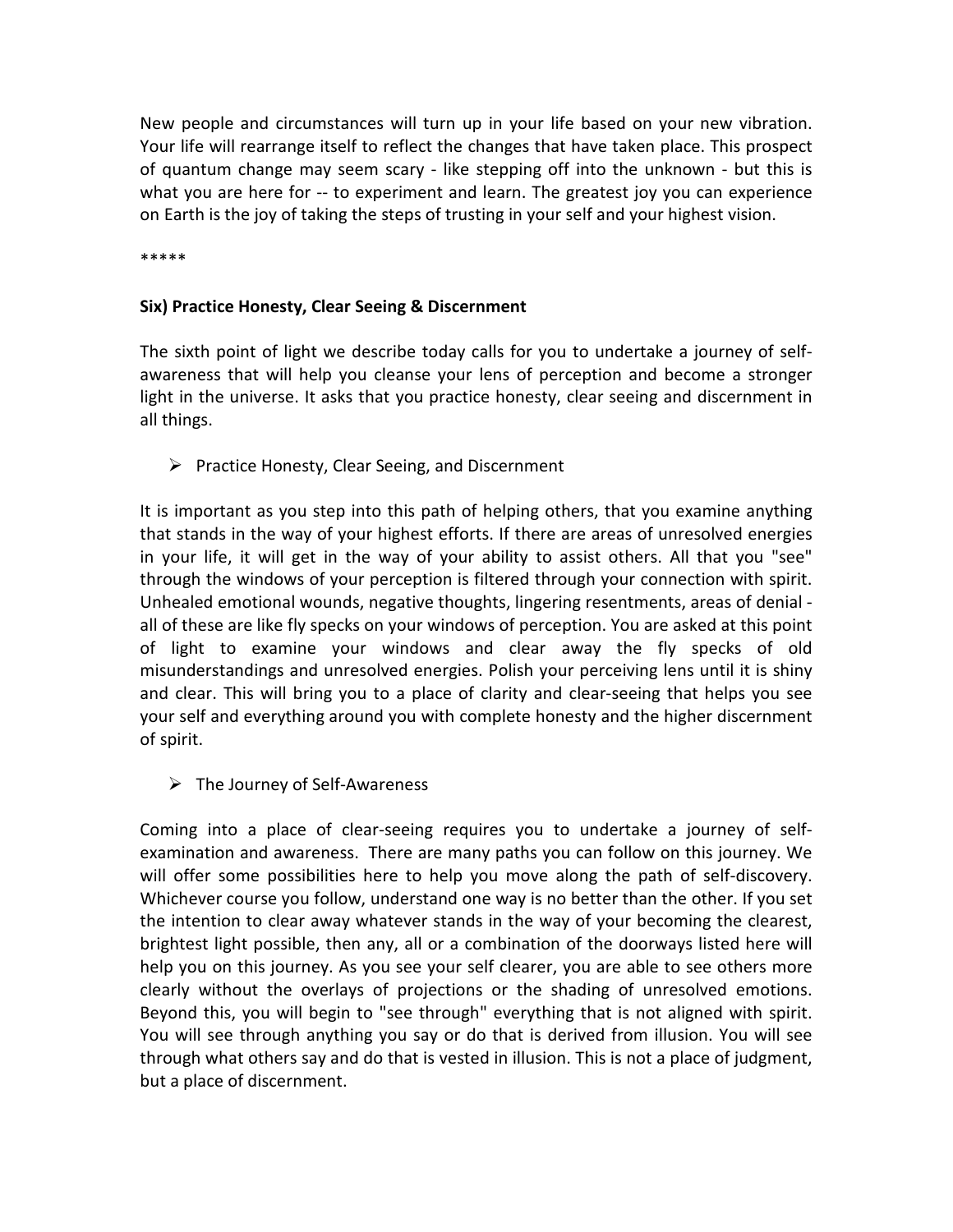You are always free within the moment to "see through" or "look past" the illusion and address your thoughts, words and actions to the clear light of spirit. As you do so, that which is part of the illusion will become less and less visible to you. In time, it will disappear from your vision. By keeping your focus on what is real, you open a space for others to also see through the illusory world. As long as you continue to act "as if" illusion is more real than your spiritual knowing, you will continue to be tethered to the illusion and enslaved by the material world. By coming into a place of clarity, you will be able to easily discern the difference between the two in the moment, and keep your focus on the reality you choose.

 $\triangleright$  Some Doorways for Self-Discovery

Journaling is a technique that helps bring awareness to the texture and patterning of your mind. If you write freely and honestly, over time you will come to see your self clearly. You will become aware of the tools you use to create your reality. Journaling can also become a way of communing with spiritual guidance. By coming into a place of trust and receptivity, you can receive answers to every question you ask. This is also an excellent place to open to your deepest dreams. By writing them down and describing them in detail, you allow them to slowly unfold in the pages of your journal. Perceiving and energizing the realities you choose are important steps toward becoming a conscious creator of your world.

To begin journaling, write each day, allowing your thoughts and feelings to flow onto the page. Write down whatever comes to you. Don't censor or edit. This may take some practice, especially if you are in the habit of censoring your expression. As you allow your self to express freely onto the page, over time you will gain understanding of the diverse texture of your own consciousness. Note any areas that hold an emotional charge for you and objectively examine these areas in a place of non-judgment.

Channeling is a technique that sometimes springboards from numerous sessions of journaling, free writing, or automatic writing. During these sessions, you may begin to feel strongly connected to your spirit guides. You can begin question and answer sessions in your journal, fast writing the answers that come to you. Once you feel comfortable with automatic writing, you may want to begin verbally channeling the spiritual guidance you receive. One method is to set up a tape recorder, set your intention to "open channel" the messages, then enter into a light, meditative trance. From this space, you can allow the messages to download into your consciousness as you begin to translate them verbally.

Writing your autobiography is another tool that is similar to journaling, though somewhat more intensive. This is an exceptional tool for freeing your self from places where your emotions and consciousness are deeply embedded in past trauma. You can begin with a sketch listing the main events of various timeframes, then fill in more detail over time. As you write down what comes to you, you may notice areas of unresolved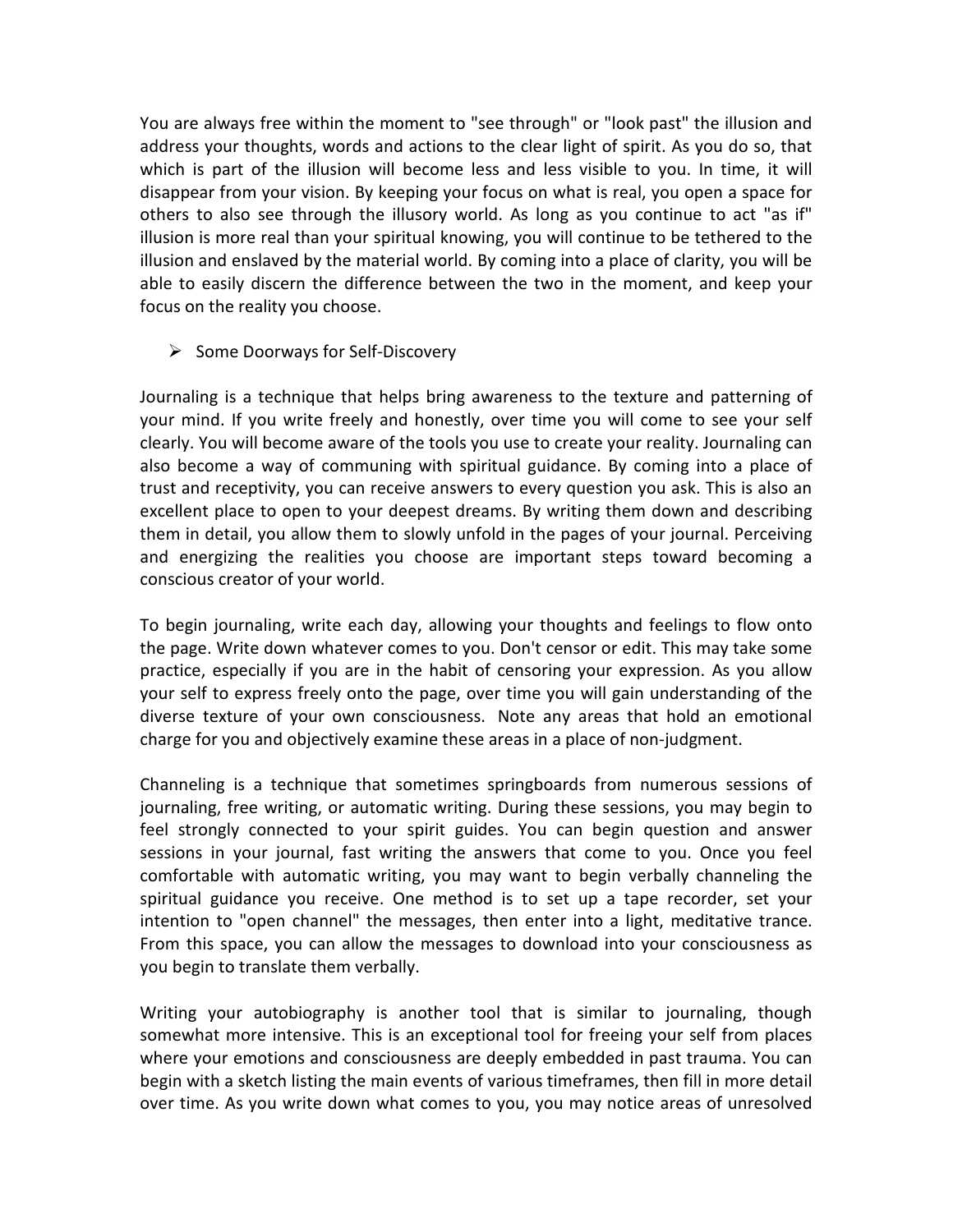emotion. These areas most often reside in past times where events occurred and your awareness and intuition were not as fully engaged as they are today. Often you will find as you bring the light of a clearer, wiser perception to an old event, you are suddenly able to see the higher purpose of that event and how it was helping you to progress on your path. This releases any energy that is still being held around the event and allows you to retrieve that part of your soul being held there as an "energetic bookmark." These bookmarks serve the purpose of signaling you back to a location on the map of your consciousness that needs healing and release.

Dreamwork is another method for learning about aspects of your self you do not yet consciously know. A dream is in some respects like a letter from your subconscious mind relaying details of your existence that your conscious mind or "focus self" may not be aware of. Dreams are also a vehicle for interdimensional travels in consciousness, lucid dreams and many other explorations capable of transforming your awareness.

To work with your dreams, write down every day what you remember when you awaken. Interpreting the symbols from your dreams can offer important insights into the state of your consciousness. Old, unresolved energies and issues will cycle through your dreams just as they cycle through your waking consciousness. As you bring the light of awareness to these old energies, you are able to heal and release them.

Observe and interpret your waking reality "as if" it were a dream. At the end of the day, recall the main events of your experiences. Interpret these symbols from your "waking dream" using your understanding of dream symbols and their meaning. This is another way you can gain awareness of old patterns and energies that are seeking release.

Observe your self as a detached observer. It is good to stand back and observe your self on a regular basis. To get into the habit of doing this and to gain insights into the habits, patterns and beliefs that may operate under the surface of your conscious existence, observe your self more intensively for a period of time. Pay close attention to what you say and what you do. Your observations can bring awareness to any areas where you need to bring healing and clarity.

Seek the perspectives of those who are closest to you. Approach trusted friends or family members and ask for their insights on any areas around which you may have "blind spots." Receive their insights, keeping in mind that everyone filters through their own beliefs -- fly specks and all. Accept their observations with gratitude for whatever insights they may offer and discard what is of no use.

If you have difficulty finding someone who can offer trusted insights, you may choose to find an intuitive who can assist you in connecting to your higher self. It is especially helpful if you find someone capable of offering their consciousness as a bridge to your higher self and your counsel of spiritual advisors. The best intuitives teach you how to make this connection your self rather than keeping you dependent on them.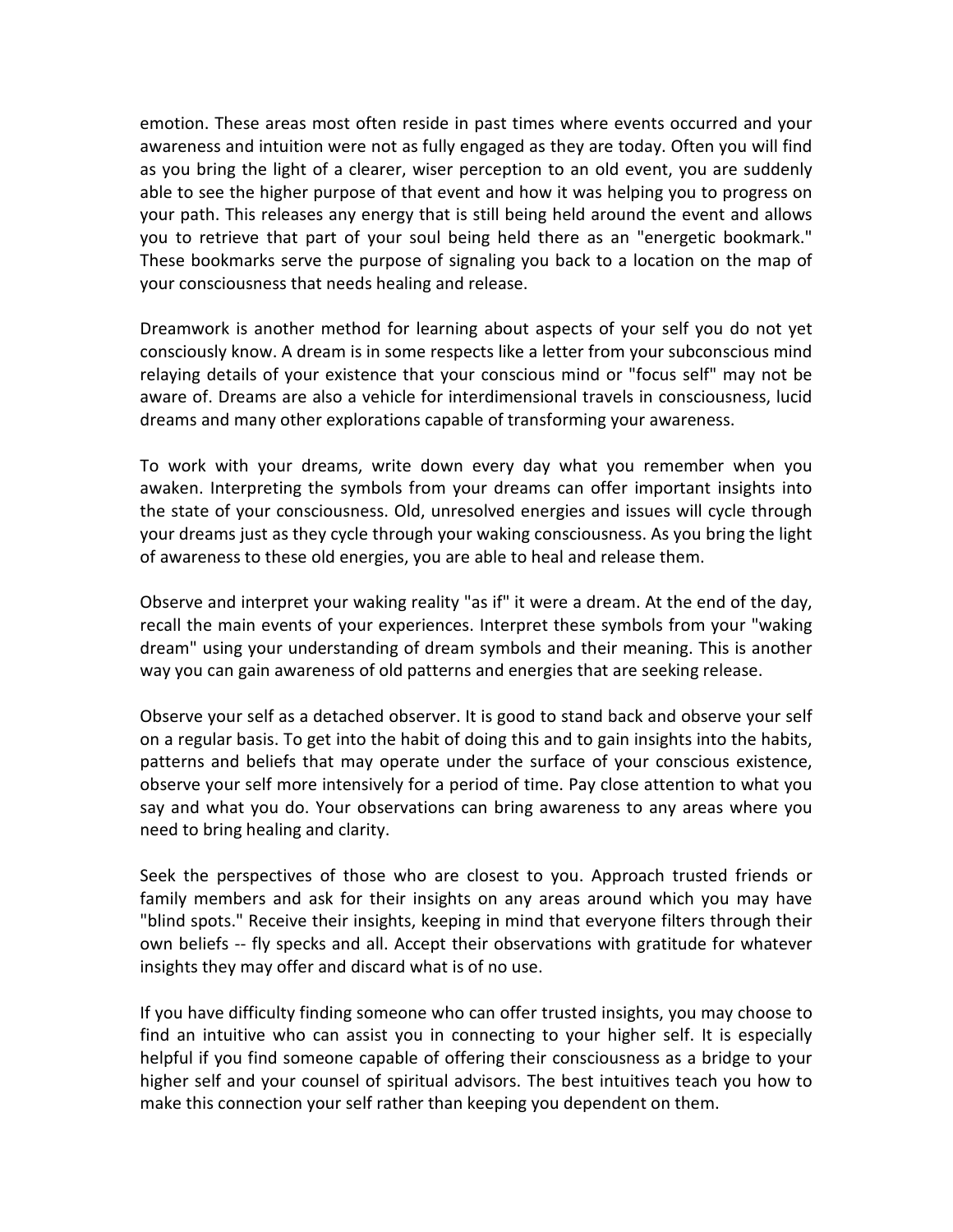\*\*\*\*\*

#### Seven) Release Resistance and Come into a Place of Surrender

The seventh point of light we describe today asks you to step free of the scarcity/survival mechanism called resistance. By releasing resistance and coming into a place of surrender to your highest potential, you acknowledge your own magnificence and allow the blessings of the universe to transform your world.

 $\triangleright$  Release Resistance and Come into a Place of Surrender

One of the mechanisms you learned early on was to dig in your heels and "resist" what didn't feel right to you. Children often feel disempowered in the big wide world. They feel helpless in the face of sweeping mandates from parents and other authority figures. When a child is told to do something that feels contrary to their inner knowing, they often respond by "resisting".

Many are born into your world with a clear sense of their purpose. Still filled with the joy of the higher realms, these beings soon encounter mandates concerning their existence. It is natural for a spirit-filled being to resist forced indoctrination into a world of perceived limitations and restrictions. Yet this, at least for the time being, is part of incarnating onto the Earth.

It is easy to see how resistance becomes a device for coping that may serve a valuable purpose in some instances. For example, if a stranger were trying to coerce a child into getting into his car, the child wisely resists. There are other instances, however, where resistance gets in the way of growth and that is what we're concerned with here.

Having found the coping device of resistance to work well on several occasions, the child self adopts it as a regular coping mechanism, a rabbit readily drawn from the imaginary hat when dealing with a sometimes confusing and scary world. As a child matures, there are diminishing returns to the habitual use of coping mechanisms. In other words, the mechanism becomes so rigid and fixed that the individual begins to use it to avoid uncomfortable situations. When resistance operates on autopilot, there is little room for fluidity and exploration. Learning is limited. There develops a "getting through it" mentality that is based more in survival than growth. Paradoxically, survival is undermined by lack of growth more than anything else. When a being ceases to grow and learn, the oversoul begins to amp down the flow of life force energy into the physical being. Disease and death follow as that installment of the earthly experiment is abandoned.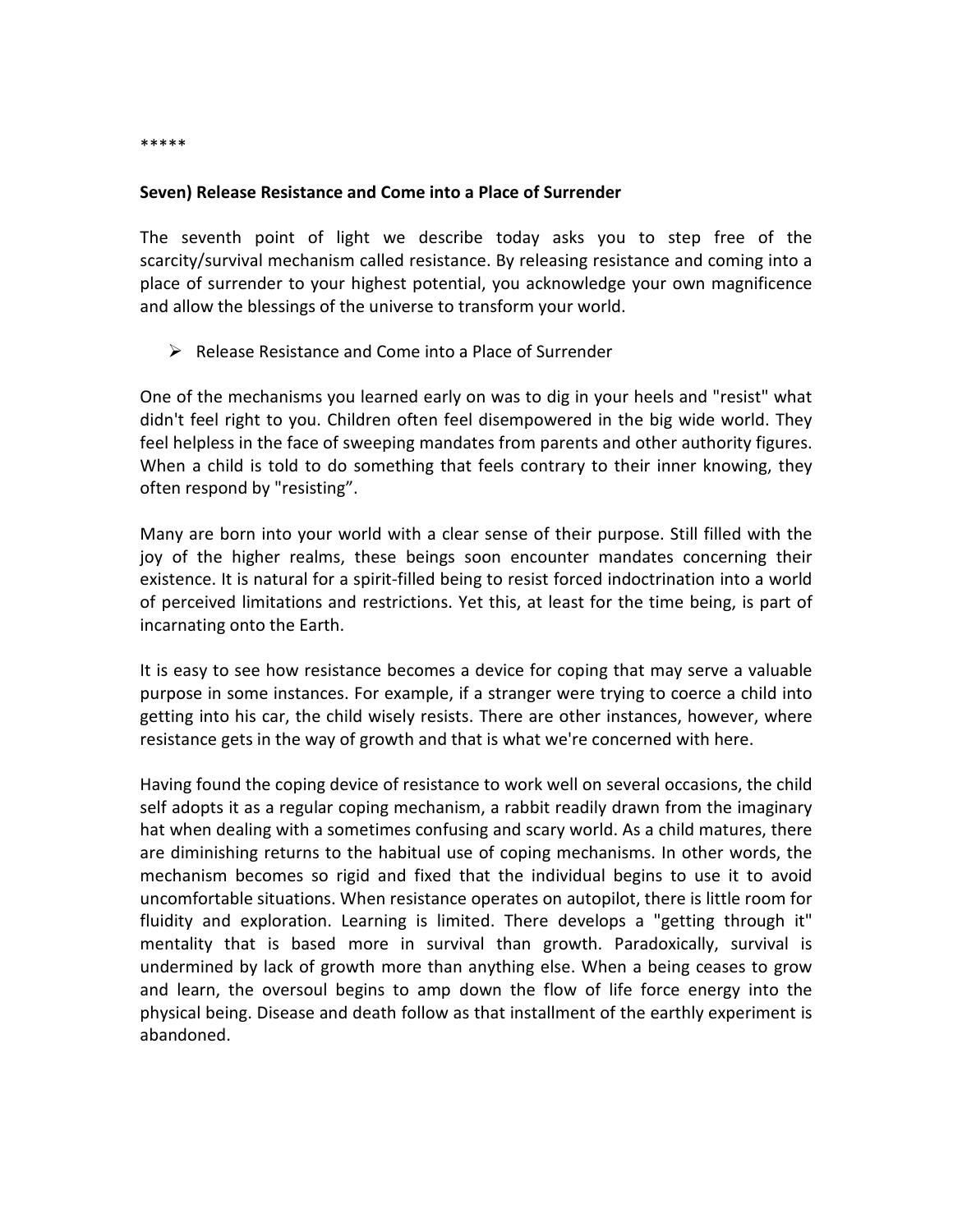# $\triangleright$  The Metaphysics of Resistance

When growth is slowed or hampered by the habitual use of coping mechanisms, a child doesn't fully mature into an adult. True maturity comes with allowing oneself to pass through rites of passage that require a being to examine and test themselves in many different ways. There are millions of "adult children" on the Earth today who have not yet allowed themselves the opportunity to fully experience who they are. These adult children are largely dependent upon the viewpoints of others for their self-worth. For this reason, they tend to exist in scarcity consciousness, victim mentality and codependent situations. They are at the mercy of those around them, virtual slaves of the world. Ironically, due to fear, lack of experience and other factors, the adult child still trapped in old coping mechanisms will continue to resist the one thing that has the ability to set them free – their spiritual connection.

At any given time, a being is able to awaken and align with their spirit. This is the point of conscious surrender. This is where the being begins moving through life's passages and learning to navigate the world by the light of their spirit. They close their eyes to the world and learn to listen within. As they learn to trust the voice of their inner guidance, they open to receive the assistance, resources and wealth of the universe. This is when a being truly comes into their own power and is emancipated from the material world – when they stop resisting the greatness of their being.

We offer here some steps to releasing resistance:

1) Acknowledge your self as sole creator of all your experiences

2) Accept that as creator, you are able to energize the timelines and realities you prefer

3) Change your beliefs to accept you are a vast being holographic to all-that-is

4) Accept that as a vast, infinite being, you are able to access the unlimited abundance, wealth and knowledge of the universe

5) Release all blame, resentment, negativity and all other fear-based emotions. All of these at the root cling to a core belief that you are a slave of the world

6) Release perceived limitations and accept you are capable of living whatever visions your imagination brings you

7) Open your self and allow health, abundance and happiness to flow in

8) State the intention to use the gifts of your being to bring about the highest and best for all

9) Embrace life's challenges with open arms; welcome all growth opportunities

10) Make it a priority to get to know your self; it is only by knowing your self that you discover your life purpose

11) Make fulfilling your life purpose your top priority

12) Energize daily the bigger picture of your existence and your connection to others

\*\*\*\*\*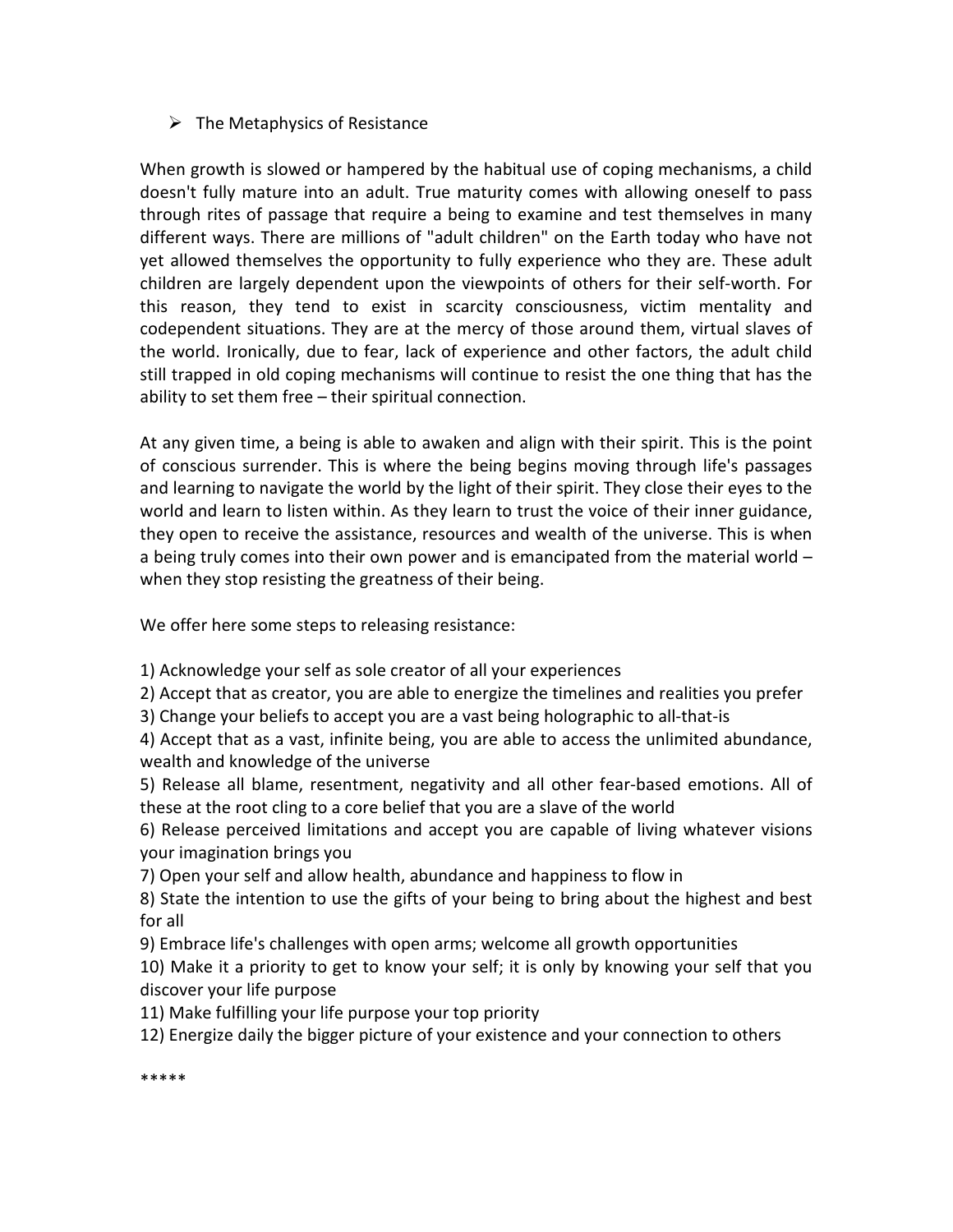# Eight) Allow Your Spiritual Purpose to Become Your Guiding Star

The eighth point of light we describe today asks you to discover, align with and allow your spiritual purpose to become the guiding light for your life. From this place of aligning with your spiritual purpose, everything you seek to create arrives in physical reality easily and effortlessly, and your light becomes a great beacon for others who are making their way along the path.

 $\triangleright$  Allow Your Spiritual Purpose to Be Your Guiding Star

When it is time to make decisions, each person looks at certain touchstones. These touchstones might go like this: in what way will the choices at hand help me to become wealthier, healthier and more loved? Will the choices make me happier? Will they make the people around me happy?

How often does your decision-making process take into account your spiritual purpose? For many, only the seemingly more pressing issues of physical existence enter into decision-making. As long as fulfilling your spiritual purpose is not the primary criteria in making decisions for your life, you will perpetually find yourself in a survival mode that derives from underlying issues of scarcity and lack. We will explain why this is and how you can transform the energy in your life from scarcity and need to the abundance of spirit that is able to harness the resources and wealth of the universe to carry out your purpose here.

 $\triangleright$  Discovering the Subtext Behind Your Life Choices

The first part of this transformation is learning to listen to your self so you become aware of those moments when you are engaging with life from a purely physical perspective. This not only involves listening to what you say but listening to your thoughts and the motivations and intentions behind them.

For instance, when you say the important decisions in your life must be based on purely material issues, you are saying several things. First, you are saying you don't trust the universe to bring what you need to create what you truly desire. Your spiritual purpose is intricately linked with your deepest desires. Second, you are saying you don't deserve for the universe to assist you in fulfilling your spiritual purpose. (If you believed you deserve it, you would be asking for it).

Third, you are saying that the most you can ever hope to do on this planet is merely exist in physical reality and survive. A life spent merely surviving without hope of realizing one's dreams is a life spent in both spiritual and material poverty. Fourth, you are denying the greatness and magnificence of your being, which we discussed last week in our discussion on resistance. When you resist who you truly are, stagnation sets in.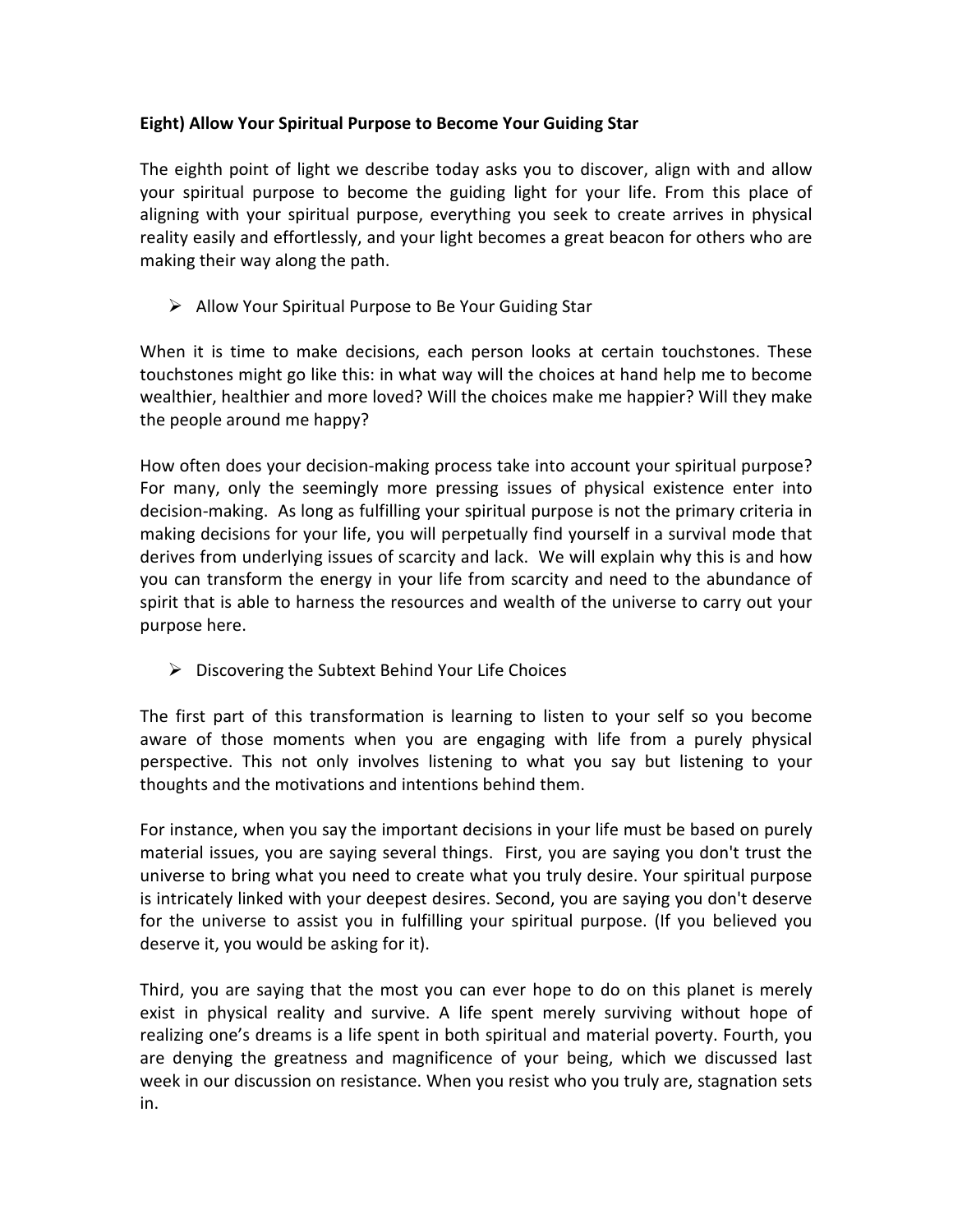Beneath everything you say, everything you think, everything you do, lie statements about how you perceive your self and your reality. These underlying statements are a continuous subtext playing in the background of your life. These undercurrents play a major role in determining the realities you experience.

As you learn to listen to this subtext operating behind everything you say and do, you become aware of the real choices before you. If you find your self choosing between seemingly lower paying opportunities more aligned with your heartfelt desires and opportunities that are less aligned with your heartfelt desires, consult the heavens to find your brightest star. If following a lower paying course is more aligned with your spiritual purpose, this means in order to accept it, you must be willing to step into a place of complete trust that the universe will provide you with all you need in order to fulfill your spiritual purpose.

 $\triangleright$  Your Life Purpose Determines Your True Needs

Many of you have issues of trust that date back to childhood. Delve deeply into your soul. What is it you truly desire? What is you truly need? If you choose the path of your heart, you may or may not own a closet with 300 pairs of shoes. As you fill your life with your purpose, you may decide you no longer need 300 pairs of shoes. If you choose to pursue a course not aligned with your purpose, you may find you have 300 pairs of shoes but an empty feeling still begging for more to fill the void that is your life.

If you have not yet discovered your life purpose, make this a priority now. Get in touch with your spiritual purpose and make this the burning passion in your life. Then whenever you find your self in a place of making decisions, weigh each option in terms of how it will help you to further your life purpose.

 $\triangleright$  Discovering your Spiritual Purpose

There are many different ways of discovering your life purpose. The best way is to ask your spiritual guidance to bring you images that reveal the essence of your purpose. This will in essence be something you immediately recognize and remember, though it may have previously seemed beyond the reach of your conscious mind.

As a child, you arrived on Earth fresh from life-planning sessions with angels and guides. Early on, you were attuned to your purpose for this lifetime. In the course of learning to navigate physical existence, you likely forgot your purpose from a conscious perspective, but a part of your self never forgot.

During the course of spiritual awakening, most people become aware of the many aspects of themselves that exist and begin to harmonize and unite with them. As they reunite with these unknown and seemingly "lost" aspects of themselves, they reunite with the part of themselves that remembers the purpose for their life.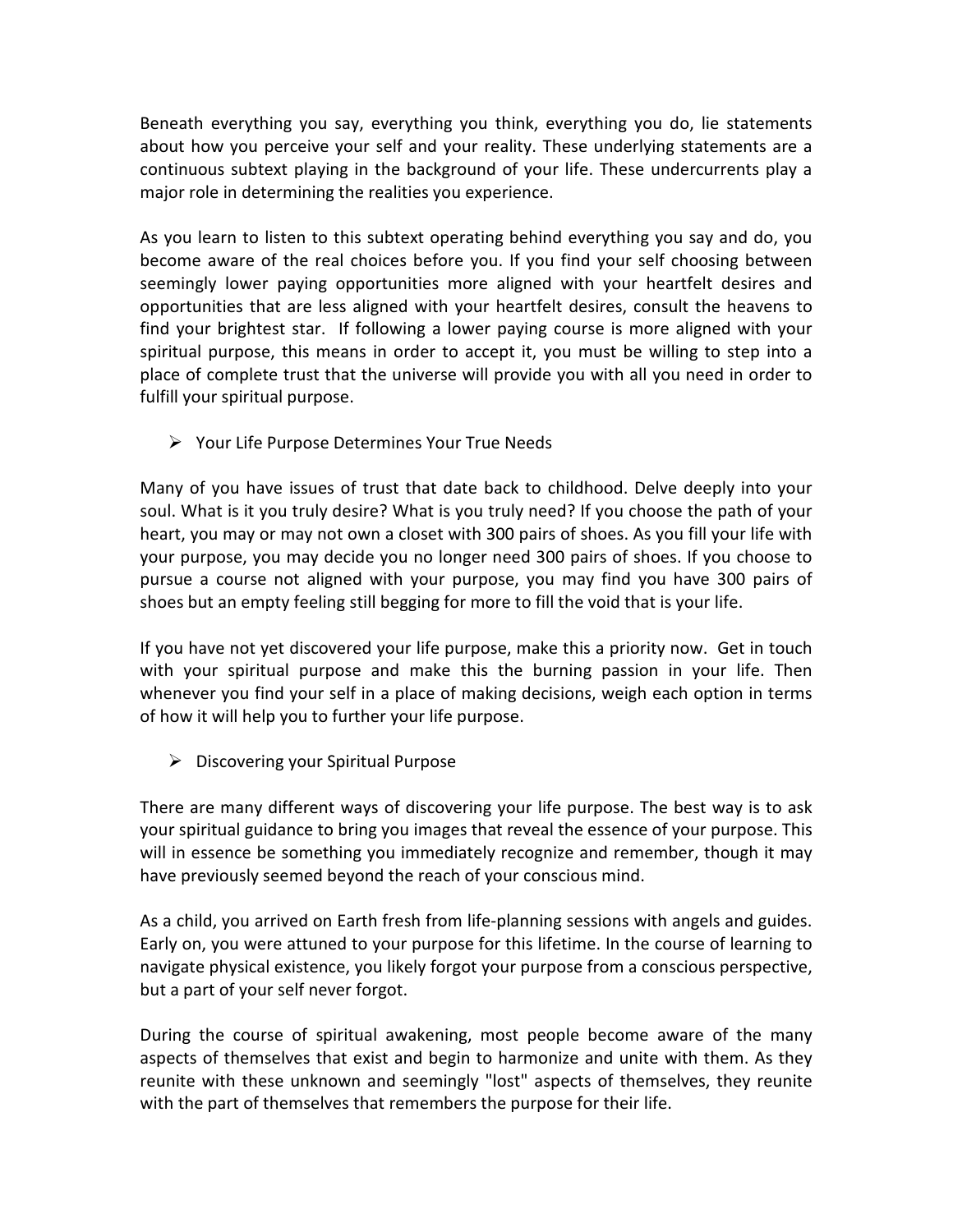There are numerous ways to discover your spiritual purpose. We will list some of these here. They include: 1) opening to and meditating upon the images that come into your mind during moments of stillness and silence; 2) becoming an anthropologist of your own past within this lifetime to gain insight into your purpose; and 3) seeking visions from your guides and journeying into the Akashic Records to view the planning session for your current life. (A more in-depth look at each of these can be found in the discussion titled "Entering the Portal of Spiritual Purpose.")

It is well worth the effort to discover the spiritual purpose for your life. Once you know your purpose, you will see there are many options and possibilities that can be applied to the essence of your purpose. In other words, you are not locked into one certain thing. Rather, you are free to choose from an infinite number of possibilities that exist along an energetic spectrum that holds the greatest resonance to the desires of your heart. When you connect with this essence, it will not be a matter of disciplining yourself to it; it will only be a matter of allowing yourself to align with your greatest passion. It is following your passion that brings you the greatest joy and bliss you will ever experience. As your spiritual purpose becomes your guiding star, you automatically "see" how each choice that comes before you is or isn't aligned with this purpose. Your heart will jump for joy when you come into proximity with this brightest of all stars – your spiritual purpose.

\*\*\*\*\*

# Nine) Set the Intention to Work from the Perspective of Your Higher Self

The ninth point of light we describe today asks you to get to know the highest aspect of your being you are able to access, and to begin to live from this perspective. When you set the intention to work from the perspective of your higher self, you allow this aspect of your being to transform your life by bringing you into daily communion with the infinite nature of your being.

# $\triangleright$  Set the Intention to Work from the Perspective of Your Higher Self

There will be times when you find yourself at a crossroads, when you must make decisions that determine the course of your life. Some of these decisions have to do with how you will live in the world, while others are more about who you will be in the world. Sometimes seemingly small choices reveal the character and essence of a soul more than all other actions in a lifetime.

Sometimes others will offer you the lens of their own perception through which to view your decisions. Sometimes you may ask yourself, 'What would Jesus do in this case?' Or you might ask, 'What would Buddha do?'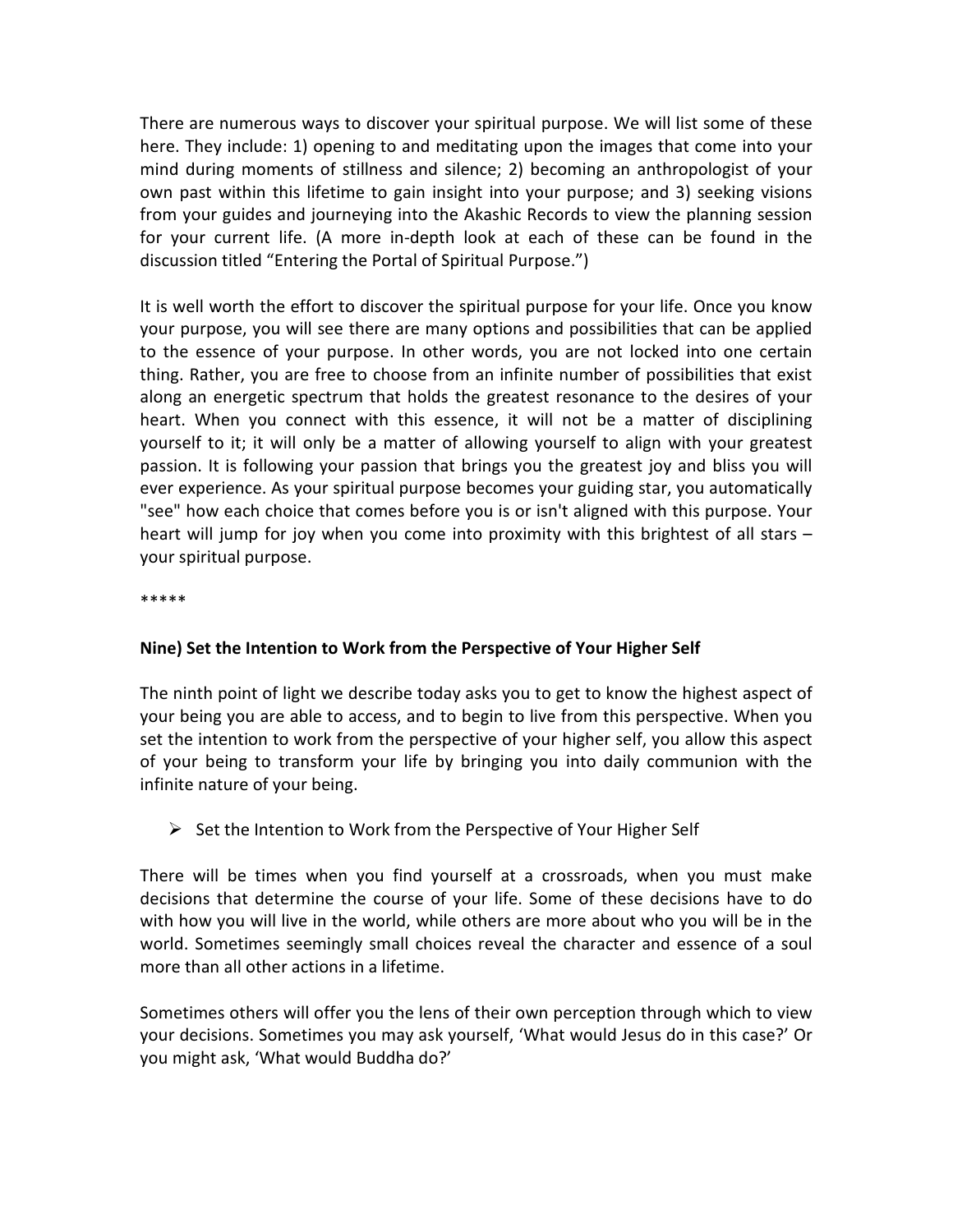We offer yet another lens through which to view your actions and decisions. Ask your self, "What would my higher self do?". If you do not know how your higher self would respond to a situation in your life, it is time to get to know this part of your self.

Getting to Know Your Higher Self

You may ask how one goes about getting to know their higher self. It is like anything else - by setting the intention do so, then bringing your attention and focus to it. If you were completing a course of study as a teacher, your final curriculum would be to observe an experienced teacher. In much the same way, you can choose to spend an entire day with the singular focus of harmonizing with your higher self. You would then go through that day responding to every person and situation you encounter as your higher self.

Actors preparing for a part will often "get into character" by spending weeks and in some cases, months, experiencing life through the perspective of their character. In this way, they intuitively know how their character will respond to many different situations. You can also undertake this course of study, directly experiencing your life from the perspective of your higher self.

At the beginning of the day, ask your guides and higher self to assist you in this effort. As soon as you awaken, enter a meditative state and merge your consciousness with your higher self. Immerse your self in this high-vibrational viewpoint. It may seem challenging at first, but as you practice aligning with your higher self, you will become adept at stepping into this aspect of your self.

Initially, choose a day when you will be able to remain in a calm, meditative state through much of the day. It is good if you have some "low stress" activities planned to take you out into the world. As you become more attuned to your higher self, you can choose to continue your course of study on a busier, faster-paced day. Practice aligning with your higher self in a number of different situations and atmospheres. It is relatively easy to connect with your higher self while sitting in your meditation room at home, but more challenging when you are dealing with high-pressure situations and difficult people.

If, for example, you find yourself in traffic that is moving slowly, and you feel irritated, you may lose the thread of this connection. Anger or negative emotions will pull you out of it, but you can calm yourself and realign. This is a good practice. If you are uncertain how your higher self would respond, ask for pictures to come into your mind or for the direct "knowing" to flow into your mind. If you find it helpful, have a mantra you can repeat during stressful times. This will help ground and center you in a higher perspective.

You will likely need several "higher self observation days" to be able to merge your consciousness with your higher self at will. Follow-up on this practice as you go through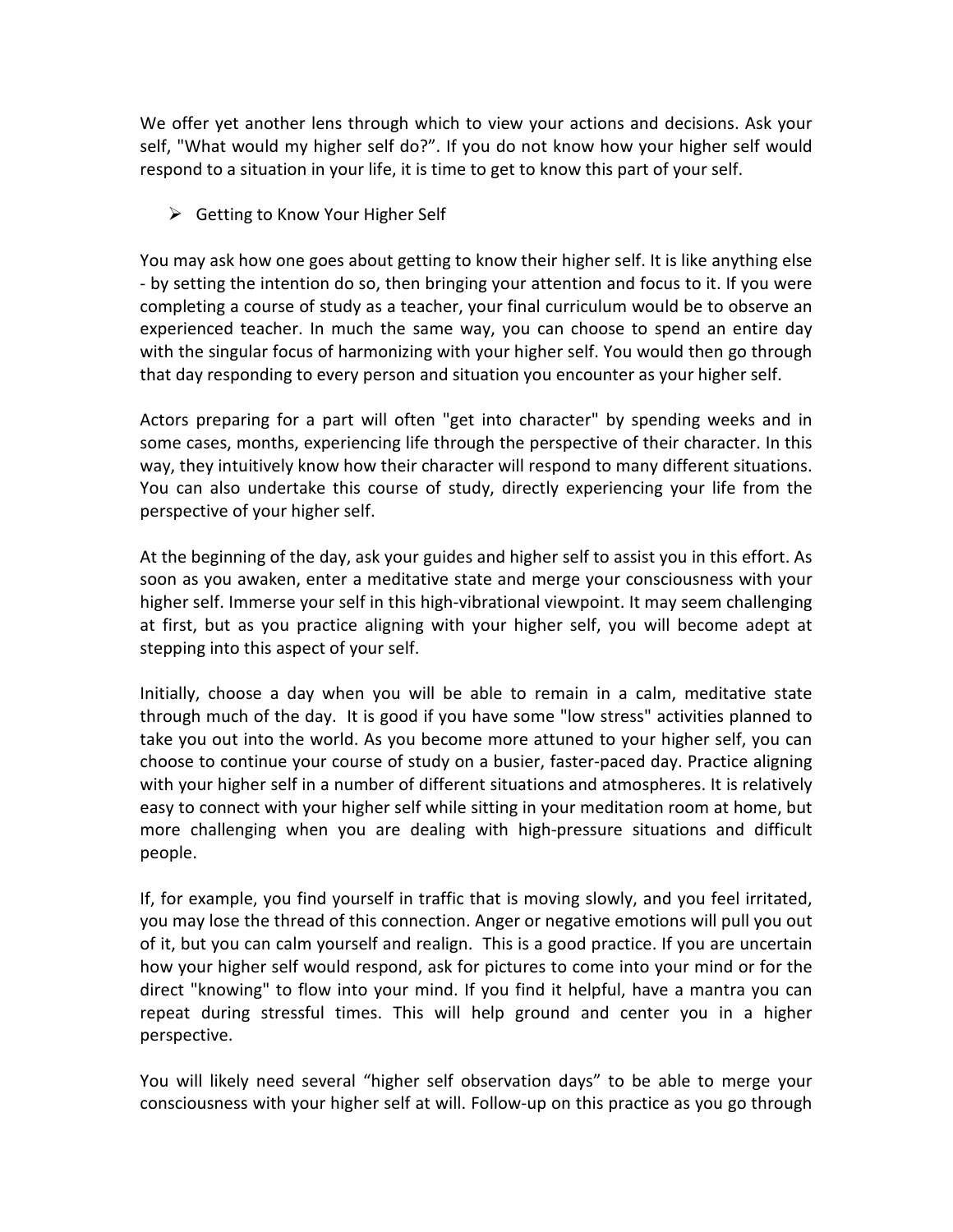each day. Whenever you encounter a difficult or stressful situation, detach, step back and ask your self how your higher self would respond.

As you make a daily practice of this observation and questioning, you will be able to "know" in the moment what your higher self would do. This is the point where you become telepathic to your higher self and are able to effortlessly work from this perspective with every person and situation you encounter.

 $\triangleright$  Be Willing to Act from Your Higher Perspective

When you align with your higher self and set the intention to live your life from this perspective, you will find your awareness changing. There will be moments when you feel called to act in ways that challenge your present comfort zone. For instance, you may feel called to speak the truth of what you see from your higher perspective. You may feel called to walk away from jobs and relationships and make other sweeping changes in your life. If these changes trigger fear or negative emotions, allow your self to work through them. Create a space in your life to embrace and heal anything that stands in the way of living your life from the perspective of your higher self.

When you set the intention to move through your life from the perspective of your higher self, your life will be transformed in amazing ways. The price of admission to this new and amazing life is the willingness to heal old fears and step past limiting perspectives. The "return" on this investment is the joy of aligning with your highest perspective and living life in telepathic communion with the infinite nature of your own being.

\*\*\*\*\*

# Ten) Honor and Work with Your Own Energy

The tenth point of light we describe today asks you to release linear thinking, which keeps you enslaved to physical reality. By doing so, you are able to listen to your body and your inner wisdom. It is through the doorway of this new awareness that you learn to honor and work with your own energy.

 $\triangleright$  Learn to Honor and Work with Your Own Energy

One of the greatest challenges lightworkers face is learning to work with their own energy. In order to shape and transform energy effectively, you must be attuned to the ebb and flow of your own life force energies. Once you are aware of your own energies, it is important that you honor them. It is detrimental and even destructive to go against your natural flow. Failure to honor your own flow is a subtle form of self-sabotage that is often rooted in misunderstanding.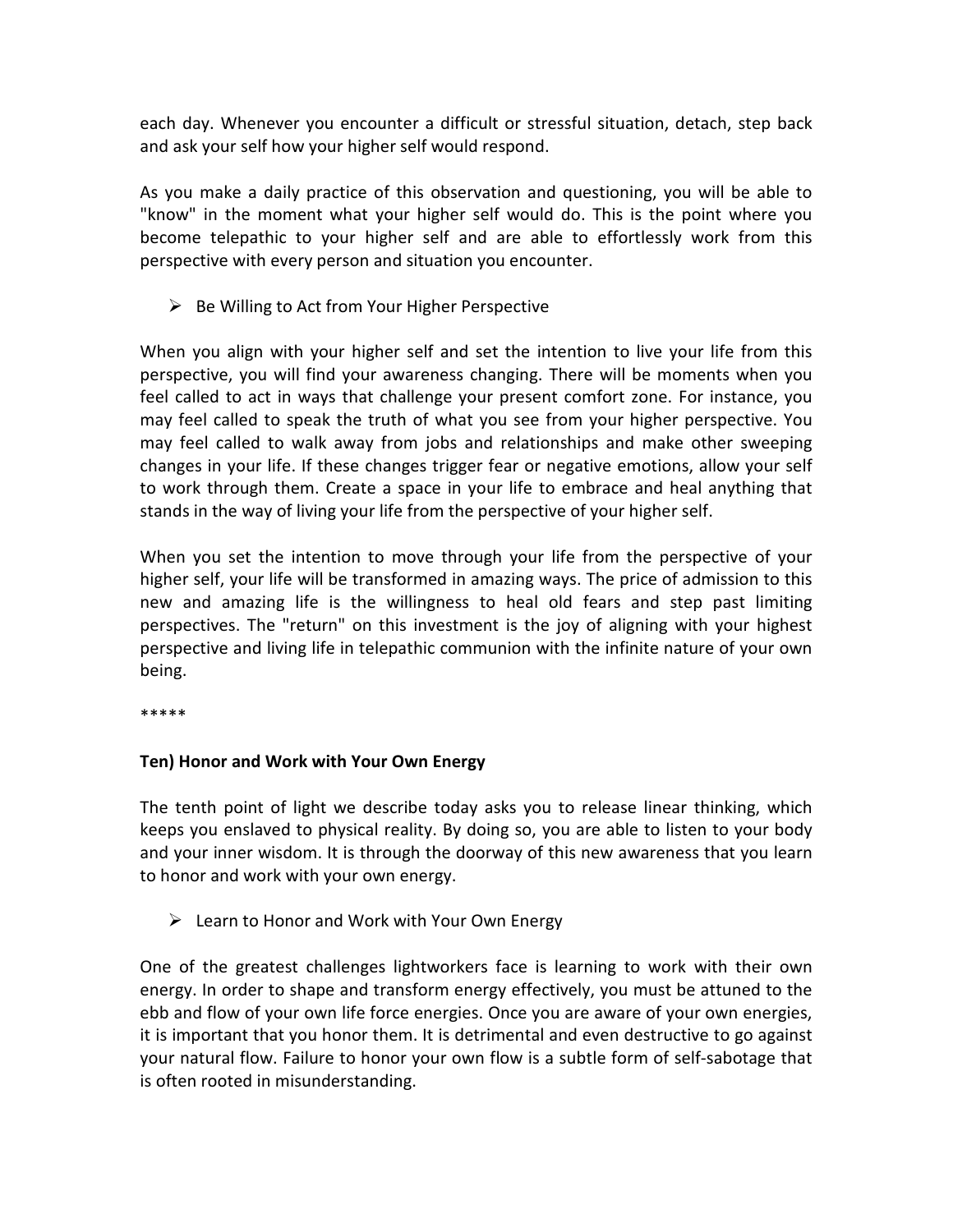To help you learn to work with your own energy, we will examine the workings of your energetic system. The energy you use comes from one of two places: the flow of cosmic life force energy entering your energetic system, or life force reserves held within your physical body. This works in much the same way as a radio that runs on batteries but also has an AC adapter. In your home, you save battery power by plugging your radio into an electrical outlet. If, at some point, your home experiences a power outage, your radio will continue to play, only now it is drawing on its batteries. Unless you switch on a light or attempt to use another appliance, you might not notice the change. If you continue to run your radio on battery power, sooner or later the batteries will be depleted. This is what happens when you do energy work at times when you don't have a strong connection with cosmic energy.

 $\triangleright$  Channeling Cosmic Life Force Energy

You as lightworkers have learned to call upon the vast resources of the universe to assist you in the work you do. However, you are not always aware of the times when your connection to the flow of cosmic energy is hampered or "amped down". There are a number of explanations as to why this happens. There are times when astrological influences may create a disturbance to this flow. At other times, you may experience negative emotions that amp down or stifle the flow of life force energy into your physical system. At such times, if you continue the work you are doing, you begin to drain the resources of your storage "batteries" within your physical body. Depleting your self is never advisable and completely unnecessary.

There are ways you can come into a finer point of awareness in terms of the flow of energy into your physical system. You can learn to work with this flow so the times when you are doing energy work are times when you are fully connected to cosmic life force energy.

Self-denial, or failing to honor your own flow of energy, often occurs when you are caught up in physical reality, working from a more physical perspective. One signpost of a purely physical perspective is linear thinking. Linear thinking is limited in scope, tending to view circumstances as "either/or". In other words, either you stay in a job that limits your growth or you starve. Linear thinking keeps you in a box where you are a slave of the world. From this enslaved perspective, you do not believe you can afford to stay attuned to your own energy. You don't believe you have other options, so you continue to deplete your self.

To begin turning this around, learn to love your self and care for your body. Gain awareness of old voices from your past that say you are not worthy of love, even your own. When you love and honor your self, you are in a much better position to take the next step of releasing linear thinking.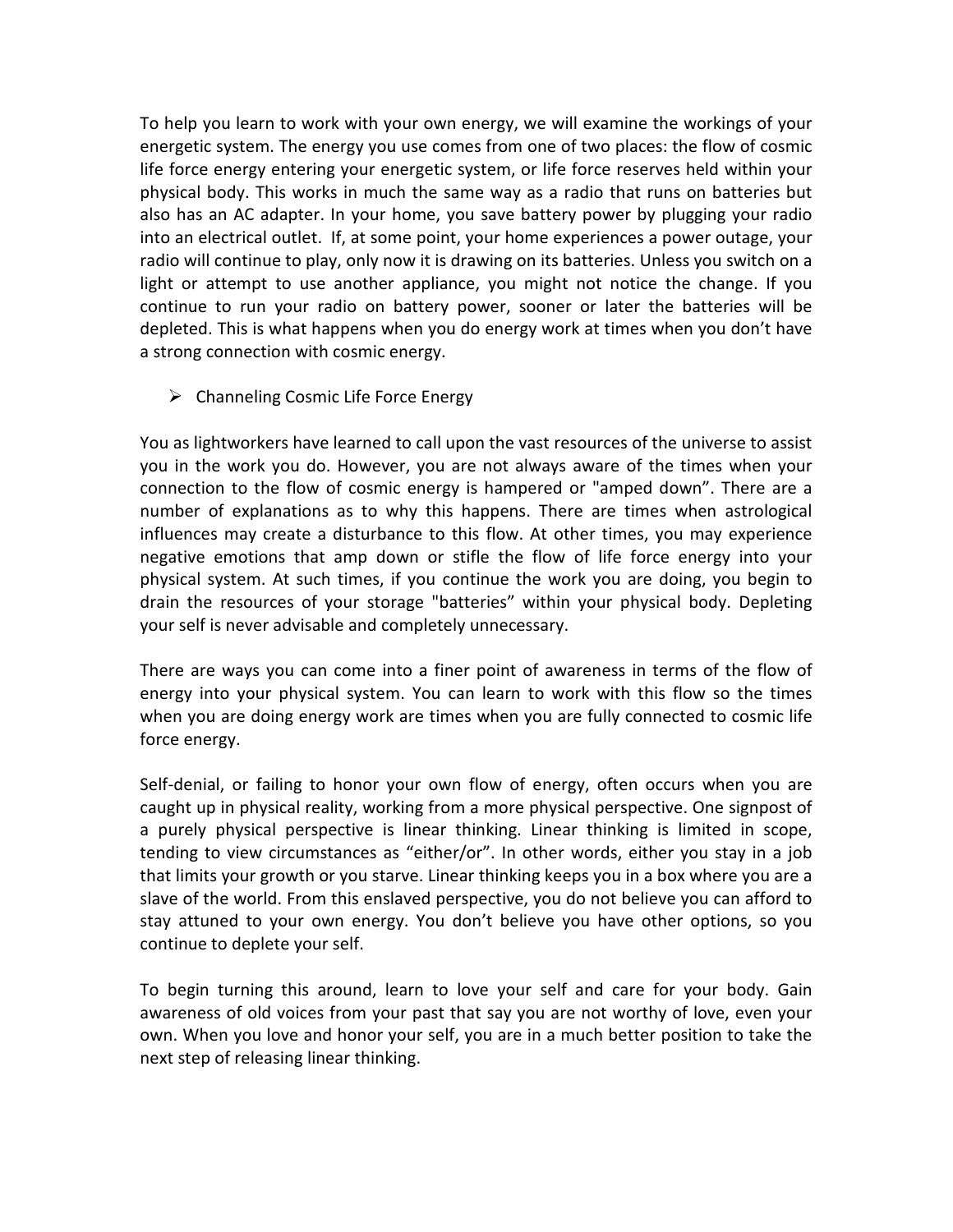# $\triangleright$  Learn to Release Linear Thinking

Linear thinking says that things happen along a given continuum. In reality, many things happen at all points along the reality spectrum within all moments. You happen at all points along the energetic spectrum within all moments. Your focus self may only perceive one line of occurrence, or timeline, within any given moment, but other possible realities exist nevertheless. Sometimes the answer to a situation is to step into your multidimensional self and access a possibility that exists outside the linear spectrum. Being able to do this requires that you be willing to allow solutions to happen easily and effortlessly.

Sometimes working with your own energy means releasing beliefs that everything worth doing is created after much struggle and hardship. Many lightworkers still struggle with this lesson. The illusion of getting somewhere, accomplishing something, is tied more to doing than being. Much energy is wasted in the attempt to create only by "doing". You must first be what you seek to create. Part of being is learning to work with your own energy.

 $\triangleright$  The Art of Listening

As you release linear thinking, you are better able to listen to your body and your inner voice of wisdom. As you pay attention to the ebb and flow of your own energy, you become aware of those times when you are depleting your energy. Depleting your energy is not sustainable in the long term. It is important to take care of your self. If you are not properly caring for your self, you cannot truly care for others. One is holographic to the other.

If you find you are depleting your energy, begin to examine how you may be unknowingly allowing your spiritual connection to be "amped down" at times. When you shine the light of your awareness on those times when you are stifling the flow of life force into your physical system, you can learn how to forge a stronger connection with your higher self and all-that-is.

Another aspect of this awareness is learning to listen to the voice of your inner wisdom. If you are moving in and out of your ability to receive large amounts of life force energy, there are reasons for this. This is an indication there are issues within your self coming up to be healed and cleared. There are times when it is important for you to release old emotional energies trapped in the past. We will offer some methods for this clearing and release in our upcoming discussion, Learn to Travel in Consciousness.

 $\triangleright$  Spiritual Freedom and Honoring Your Self

When you learn to free your self from linear, physical-base ways of thinking, you are no longer a slave of the world. When you are able to honor your own needs within the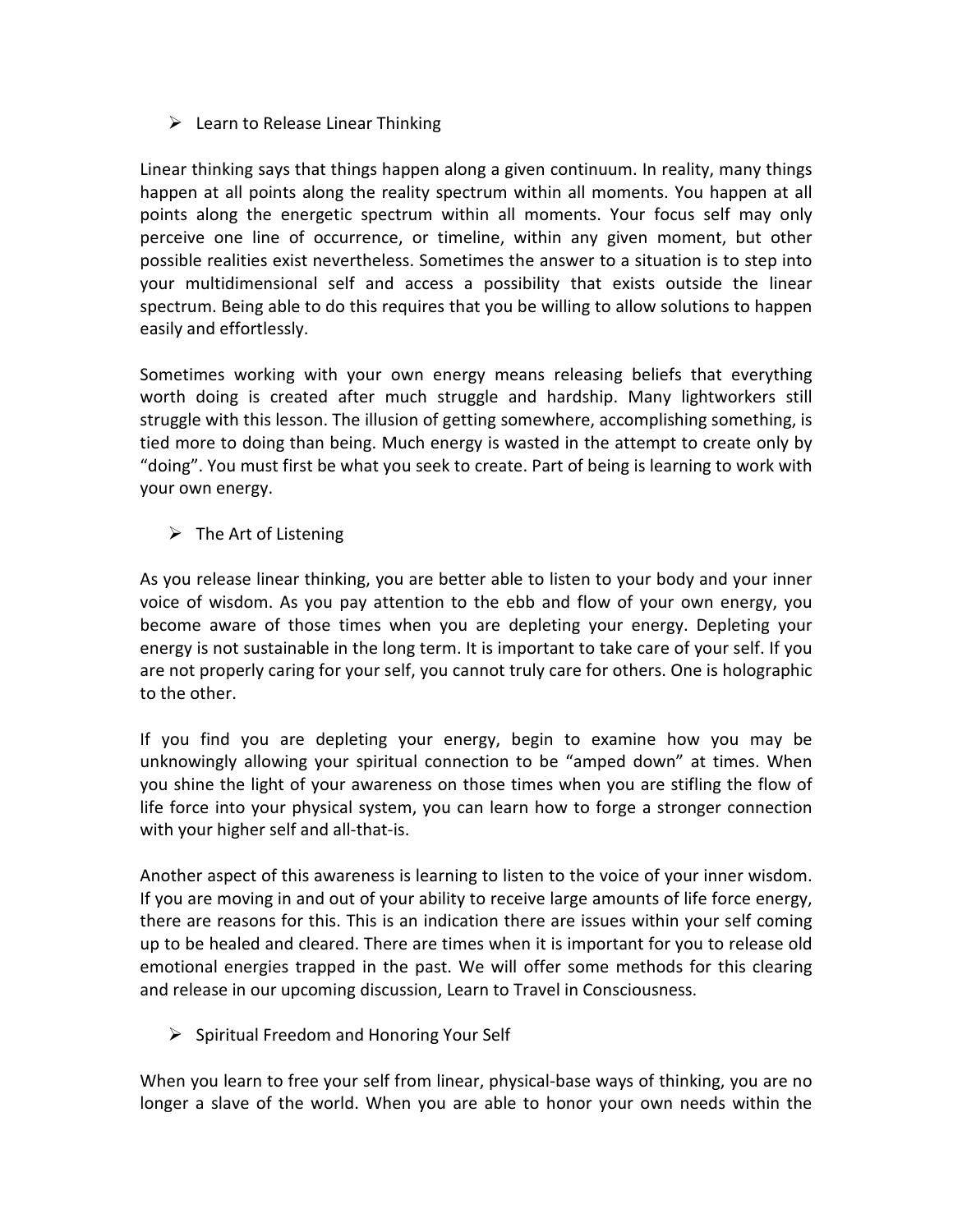moment, you see through enslaving thought forms. Only a being who is spiritually free can fully honor and work with their own energy. In this way, you know when it is time to heal, cleanse and renew your body, mind, emotions and spirit, and are willing and able to undertake the journeys you need to undertake. As you learn to honor and work with your own energy, you are able to teach others to honor and work with their own energy. This creates the foundations for a more holistic and sustainable world.

\*\*\*\*\*

#### Eleven) Learn to Travel in Consciousness

The eleventh point of light we describe today asks you to examine your beliefs about your imagination and its role in your life. If you have minimized this valuable tool, begin now to transform your beliefs and bring your imagination to its rightful place at center stage in your life. Once this is done, you can reclaim an important ability that will help transform your life: traveling in consciousness.

 $\triangleright$  Learn to Travel in Consciousness

In the course of their life journey, most people follow a progression in the development of their consciousness. At first, their mind explores many realms. Daydreaming and fantasies are a natural part of this exploration. Exploring one's creative talents is another. All these help in developing the imagination.

Those who are, through life circumstances, cut off or hampered in stretching the wings of their imagination are doomed to go through their life in an earthbound fashion, unable to leap over life's obstacles or fly over illusory bluffs and crevices.

The imagination is the doorway of transcendence. Those in your world who belittle the workings of the imagination are limiting themselves to a purely physical-based life. They will also attempt to limit others to this type of existence by disparaging the imagination's creativity as "made up" or "less than" that which exists in the physical world. This is quite absurd, since by all definitions, every creation that exists in physical reality arrived through the doorway of someone's imagination. Paradoxically, it is the illusion that physical existence is "all there is" that is "made up" or "less than" the world of creative, imaginative thinking.

Here is a small test you can use to test the illusory quotient (I.Q.) of a statement: if it is in any way limiting, it is based in illusion. If a statement is expansive, unlimited and infinite in nature, it is pointing to a reality that exists beyond illusion.

If you have ever allowed anyone to convince you there was anything "less than" or faulty about your imagination, you will need to begin a process of identifying the associated limiting beliefs and transforming them.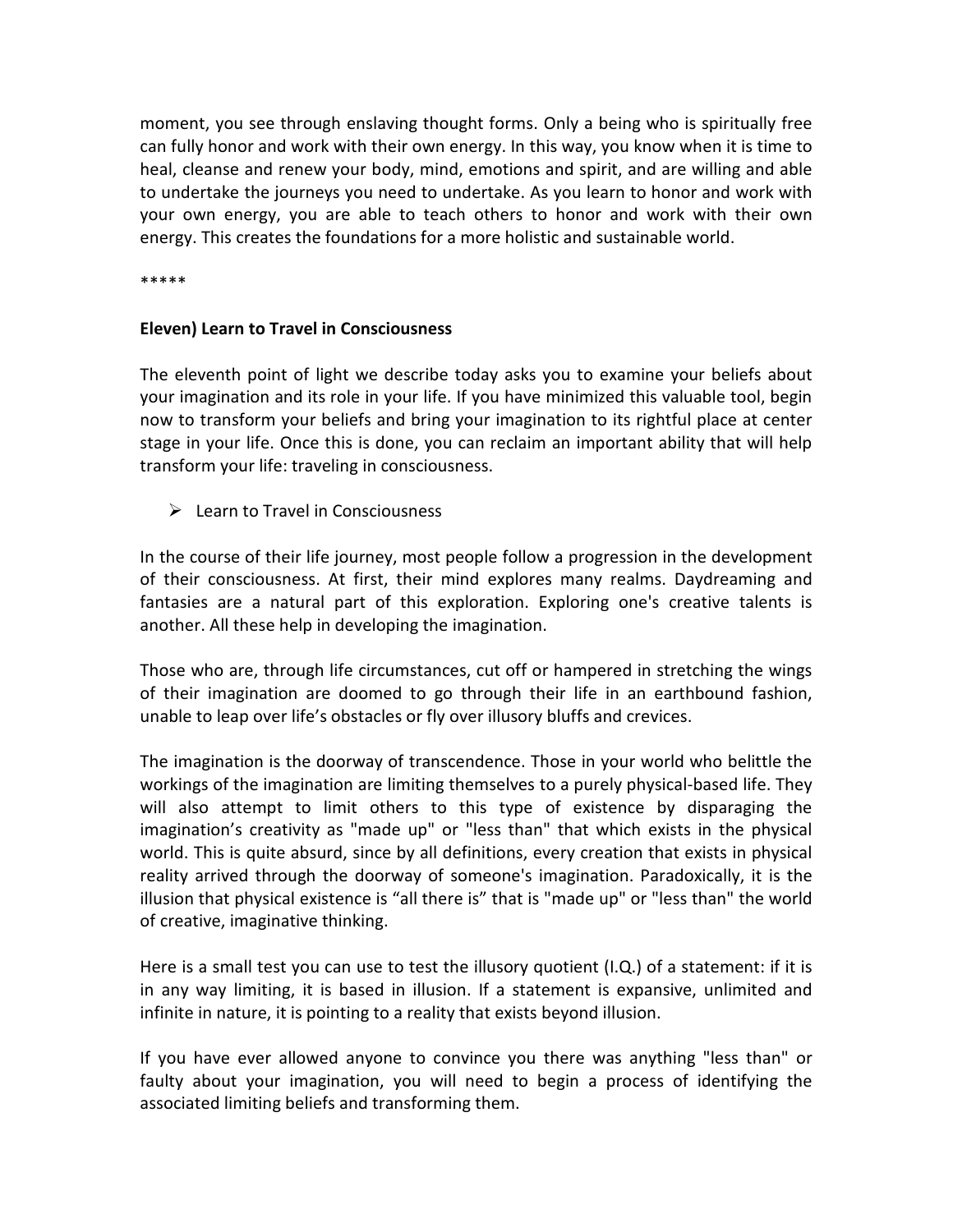# $\triangleright$  Transforming Beliefs About the Imagination

Your imagination is the doorway to your future. It is your greatest tool for dreaming the future that will become the focus of a present moment you have yet to experience. As you expand your consciousness to embrace all the moments in which you exist "past, present and future," you are able to heal the past and create the future of your deepest desires. Understand all these moments are occurring simultaneously. To order experience, your conscious mind places moments inside categories of past, present and future. You can choose to step outside this linear box and into the multidimensional realities that exist beyond it.

Those who have shut this door or allowed others to block their access to it are doomed to live in the past. This is a stale, musty place where you constantly re-process the dead energy of past creations. There are many ways to reopen this doorway. One way is to simply set the intention to reconnect with it and begin energizing it with your focus and attention. Begin visualizing the doorway of your imagination. See your self stepping through this door each day and spending time exploring the world of your imagination.

If it helps to do so, go and find a door that appeals to you and photograph it or cut a photo out of a magazine. Decorate this door, build an altar around it, light candles, whatever helps you re-magnetize this doorway into your life. Allow your imagination to guide your explorations beyond this door.

Let whatever happens during these explorations be OK. If you at first encounter images that seem troubling or dark, trust that these images are shedding light on areas you need to bring into awareness at this time. Trust that whatever you encounter here is helping you gain awareness of your own existence and helping you transform your life. Accept with gratitude the experiences of these journeys. Embracing and examining the information and using it to create growth and understanding is gratitude in action. As you clear out energies trapped in consciousness, you are able to begin using your imagination to create a new vision for your life.

 $\triangleright$  Travels in Consciousness

Once you become comfortable traveling through the doorway of your imagination and exploring what is beyond this door, you are ready to begin traveling in consciousness. Allow your imagination take you on journeys. These journeys may be to your past or future or to moments that exist parallel to your present moment.

You may choose to enter a meditative state and follow the images in your mind or you may choose to allow this to journey to unfold in the pages of your journal. You may even choose to speak what you "see" into a tape recorder. Use whatever method works best for you. Allow whatever happens on these journeys to be perfect for you within the moment. There is no right or wrong experience.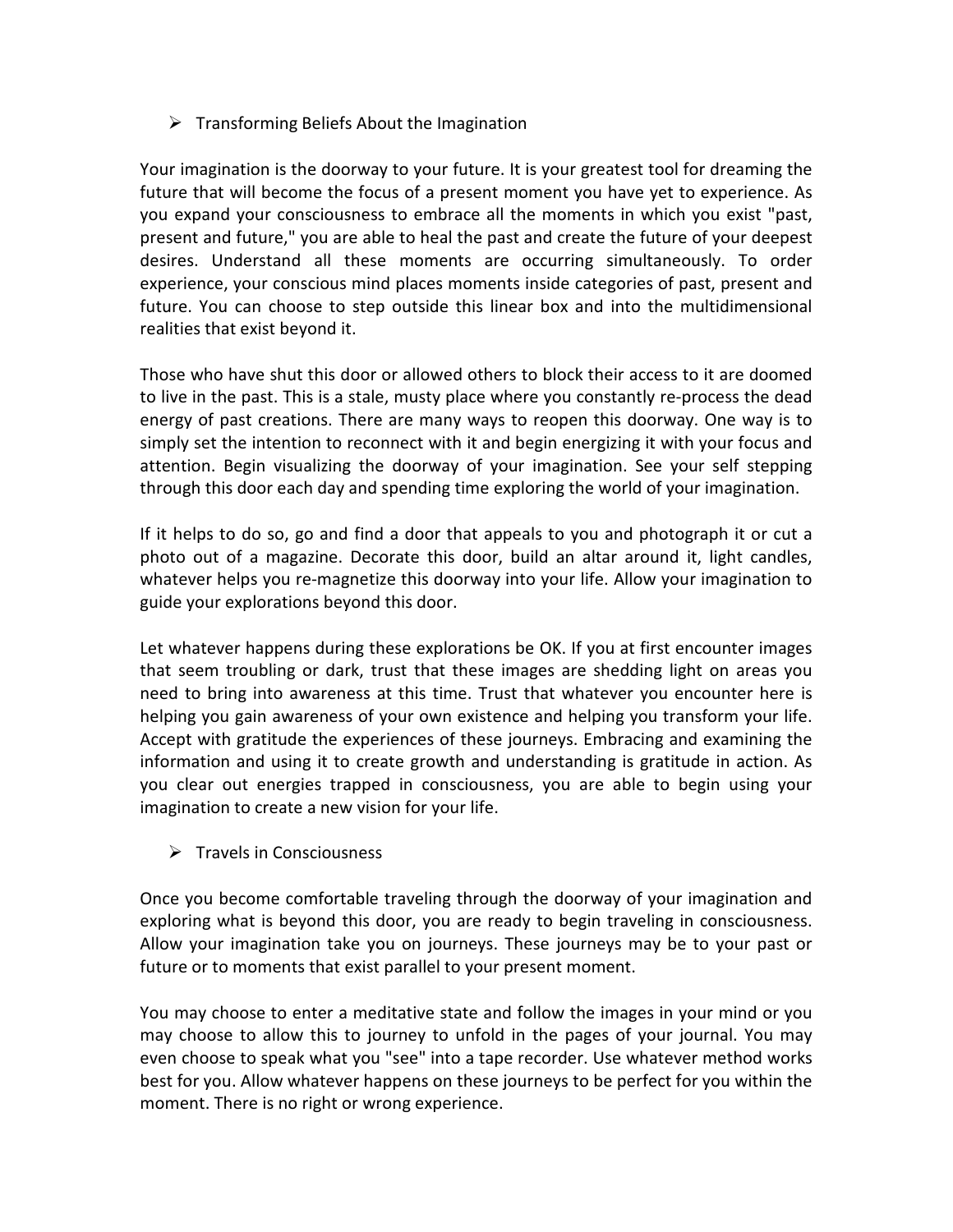$\triangleright$  Directing Your Travels in Consciousness

Over time, your spiritual guidance will bring you images of moments from your past that need healing. Once you have identified a point in time where you need to bring about healing and release, you can choose to travel back to this place.

There are other times when you need to journey into your future to learn the steps to create something that is important to your life purpose. Linear thinking says both the past and the future are inaccessible to your present moment. This is illusory, physicalbased thinking. Sometimes such journeys are crucial to the next step on your path. It is important to be willing to pull back from physical reality and undertake inner journeys needed within the moment.

Accept that you are, within the present moment, all steps you have experienced and all moments you will experience. In this way, you are able to access any and all of these inside your present moment.

 $\triangleright$  Traveling in Consciousness to Release a Past Bookmark

When traumatic or difficult moments happen in your life, you hold energetic bookmarks in place so you can later return to them and release them. When these bookmarks are released, it completes an understanding you were seeking to gain by creating the situation in the first place. Most people have dozens of these energetic bookmarks and in some cases, hundreds, and even thousands. When enough energy is being held in the past in the form of these energetic bookmarks, it becomes difficult to hold one's attention in the present moment. The attention is "scattered," constantly being drawn into these areas that need resolution. Ask your guides to bring your attention to some situations where energetic bookmarks reside. It is not necessary to journey back to each bookmark because it often happens that a number of bookmarks are based on the need to gain a single understanding. Once an understanding is complete, all the bookmarks having to do with this lesson are released. These bookmarks may have been created in very different time periods of your life but all have to do with a common lesson.

 $\triangleright$  Traveling in Consciousness to Install a Future Bookmark

You can also choose to create your future by traveling in consciousness to install future bookmarks. Setting the intention to bring something into a future moment of your reality effectively sets down a future bookmark. This bookmark serves as a beacon of consciousness guiding you through the steps of your desired creation. It is important to view future bookmarks from the perspective of their ability to transform their creator. The intent to create something new breathes life into a new field of energetic possibility fed by the wellspring of your life force energy. Fueled by your consciousness and life force energy, this future marker takes on a life of its own, gaining strength and energy from the field of intention that created it until it ultimately makes its debut in physical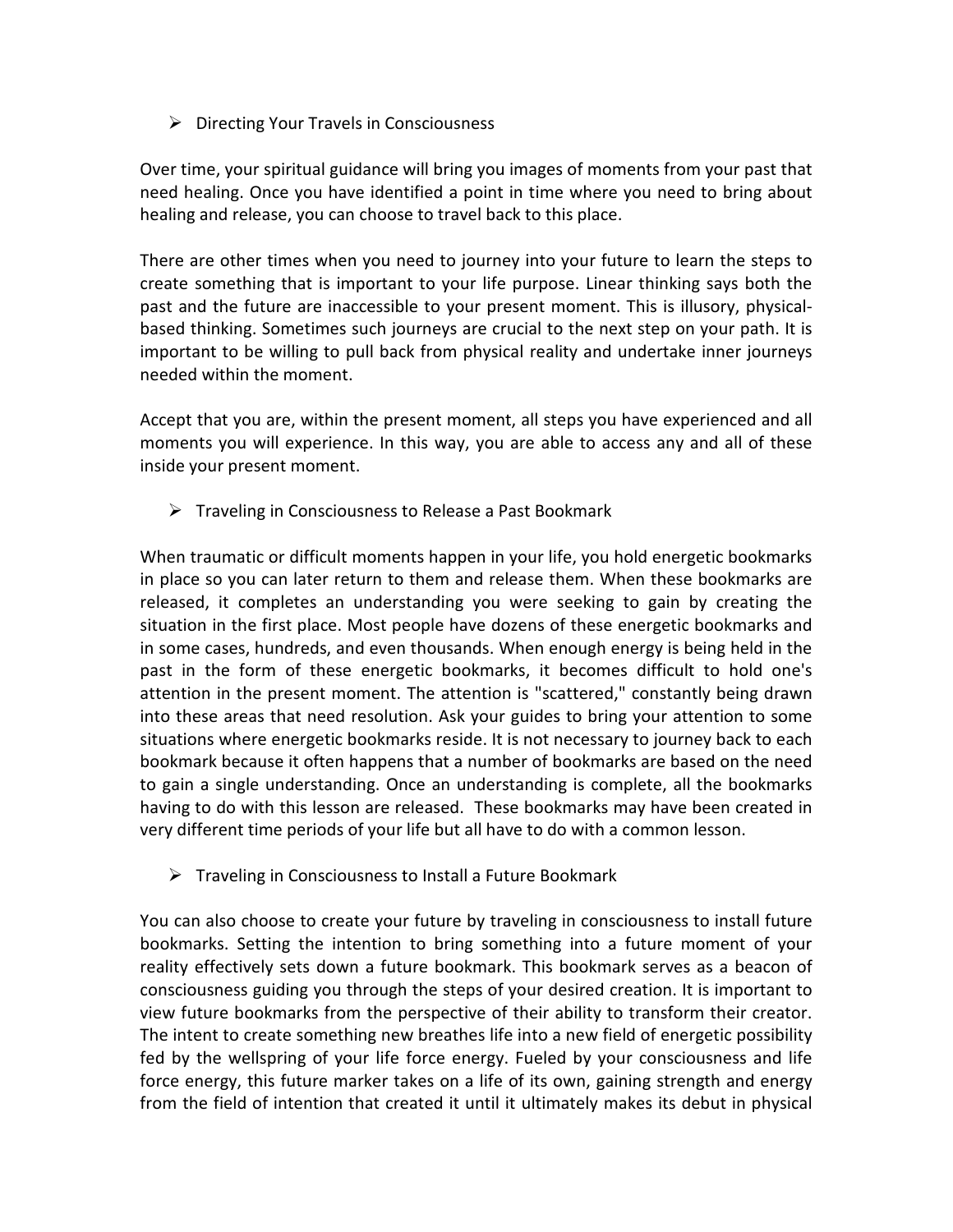#### reality.

You as the creator and originator of this field of intention are changed and altered by the earliest steps of your effort. You are immediately transformed by the act of having set an intention. The energetic field of this intention begins to influence and guide your thoughts. You begin to see yourself differently. Each day, as you take steps to further your creation, you are transformed energetically. It can be said that the steps you take toward creating something are simply attuning your consciousness to the resonance of that which you seek to create. In a sense, you become an energetic match for your creation. It is this point of energetic resonance that births a creation into physical reality.

You will find as you begin traveling in consciousness, that your imagination is your most powerful ally and tool in transforming your life. By learning to travel through the doorway of your imagination, you are able to step outside linear reality to heal and create your life within the light of your highest vision.

\*\*\*\*\*

#### Twelve) Ask for and Open to Receive Spiritual Guidance

The twelfth and final point of light we describe today asks you to practice detaching from physical reality. This practice allows you to stand back from your life, view the circumstances you are creating and "ask" for assistance and guidance with the next step. When you learn to ask for and open to receive guidance, your life becomes a blessing to your self and to the universe.

 $\triangleright$  Ask For and Open to Receive Spiritual Guidance

The greatest "obstacle" many lightworkers face in following the path of their heart is an over-investment in physical reality. This translates into a belief that all spiritual progress must be measurable in some physical way.

It is true that as you come into alignment with the radiance of your spirit, your physical existence will be transformed. However, this transformation happens as a natural extension of your spiritual transformation. If you look only at what is happening at the physical level, you shift your focus from your inner communion with your spirit. This is living in reverse. Have you noticed how live spelled backwards is evil? This "synchronicity" symbolizes what happens when you live your life in reverse -- your shadow side comes more into focus.

The real goal is unity with your spirit. From this place of alignment and clear-seeing, you are able to love, embrace and heal all aspects of your self, including what you think of as your shadow. Embracing and healing your shadow is quite different from allowing your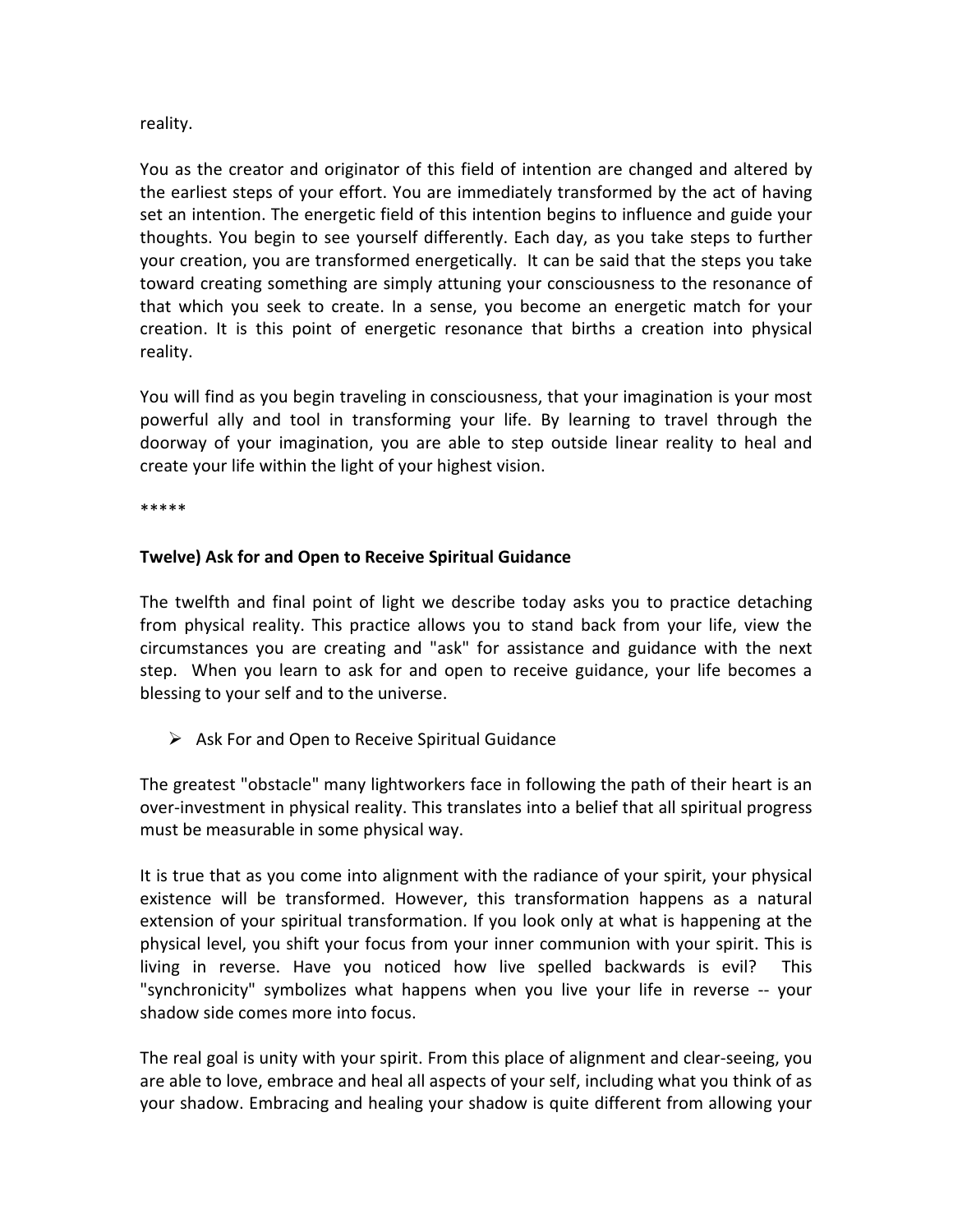shadow to rule your life and enslave your consciousness.

 $\triangleright$  Spiritual Guidance in a Free Will Zone

As we have said in past discussions, the easiest way to align with your spirit is by allowing your spiritual purpose to become the star you steer by. (For more on this, see Lightworkers Manifesto, Part 8). You may have found your self wondering how it is that you can begin to discover your spiritual purpose within the illusion. Many arrive on the Earth plane heavily veiled and must "burn through" numerous levels of illusion before they arrive at a place of clear-seeing and discernment.

The way to navigate through the fog is to surrender to your spirit and "ask" for assistance and guidance. It is a powerful transformation to come into a place of perceiving there is much more to your existence than physical reality. This perception leads you to ask the next question – how do I get to know these parts of my self that exist beyond the physical? The answer is by opening to receive spiritual guidance. You may think of spiritual guidance as a "hub" portal through which you access all others that exist beyond physical reality. Understanding of your spiritual purpose and the steps to fulfill it comes through this doorway. Joy and bliss, health, spiritual relationships, abundance, resources, and much more are accessed through this portal.

Understand, you have free will on the Earth plane. Your guides are here to serve you, but they cannot interfere with your natural progress or take away your lessons by lifting you free of the consequences of your choices. When you choose to ask for their assistance, they are able to bring you the information, guidance and assistance you are seeking. Likewise, if you choose to go through your life without asking for or receiving spiritual guidance, you will be able to lead a purely physical-based existence without interference from your guides. It is always a choice. Like all choices, it is best to choose from a place of clear perception in terms of the realities and probabilities each option would bring into your life.

The subtext of your request for spiritual guidance is" "My conscious mind doesn't know how to proceed. To move forward, I need help from my guides and angels". Implied within this point of surrender is the recognition that an important part of your existence is beyond the physical. The "subtext" of this surrender is that you recognize and honor the infinite nature of your own being. You have reached a point in your personal growth where you need to align with this infinite part of your self.

Detachment/Surrender Equals Spiritual Freedom

When you are able to step back from what is happening in your physical existence and observe with detachment, this represents the ability to detach from physical reality. It is a sign you are awakening, seeing through the illusion and freeing your self from enslavement to physical reality. Many of you find yourselves at this place of learning to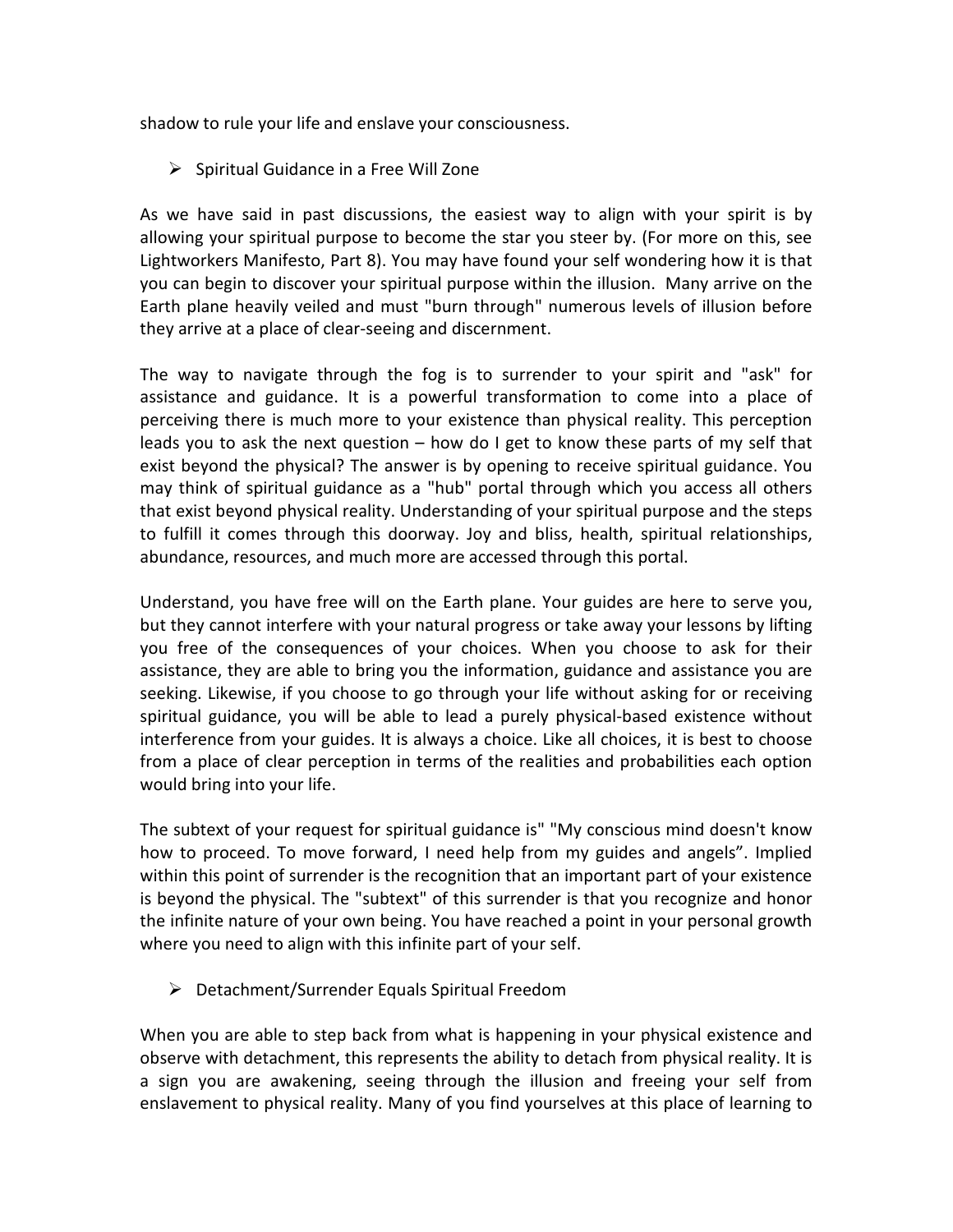step back "within the moment" and ask for spiritual guidance. This willingness to step back and acknowledge the power of your infinite being helps you live a different way that is beyond the shackles of a purely linear reality. When you make choices informed by the light of your spirit, you are free to view and observe your life from many points of consciousness at once and choose from an infinite array of possibilities rather than a small, limited field of possibility.

 $\triangleright$  Entering a State of Alert Listening

Once you ask for spiritual guidance, be flexible and open to how it arrives. Be willing to allow spirit to bring you the information you are seeking in whatever way is highest and best within the moment.

This requires you to be open and in a state of "alert listening." Be aware of signs and symbolic occurrences around you. The guidance you are seeking may arrive in the form of a book that falls off a shelf at your feet, in snatches of overheard conversation on a busy city street, in a channeled message you receive on the Internet, or the wise counsel of a trusted friend. It may come in your dreams, it may begin to flow spontaneously from your pen as you write in your journal. You may be on a walk in nature or taking a shower when the answer is "downloaded" into your consciousness. The answer may arrive in the guise of a bird or an animal spirit. Allow whatever way it arrives to be perfect.

 $\triangleright$  Receiving the Message within the Message

Spirit uses many doorways to speak to you. Sometimes a single doorway is used to deliver a "message within a message." For example, it sometimes happens that a person who disrespects or abuses animals will only be able to receive guidance through an animal spirit. Consequently, until they learn to honor and care for all life, they will not be able to hear the whispers of their spiritual guidance.

This is why it is important to examine any areas around which you may be holding prejudice or judgment of any kind. Often your spiritual guidance will arrive through a doorway that requires you to release prejudice or judgment before you can receive the message. If you feel your guidance has been blocked in any way, this may be the case. This is one way in which you release what you perceive as "karma."

As you surrender to the reality of your infinite being and learn to detach from physical reality, you are able to align with your spiritual guidance. By aligning with your spiritual guidance, you are able to ask for and receive information and insights that assist you in navigating through the fog of a veiled existence to a place of clear-seeing. As you ask for and open to receive spiritual guidance in whatever way it is able to come to you, you find your consciousness and your reality transformed through this amazing dance with spirit.